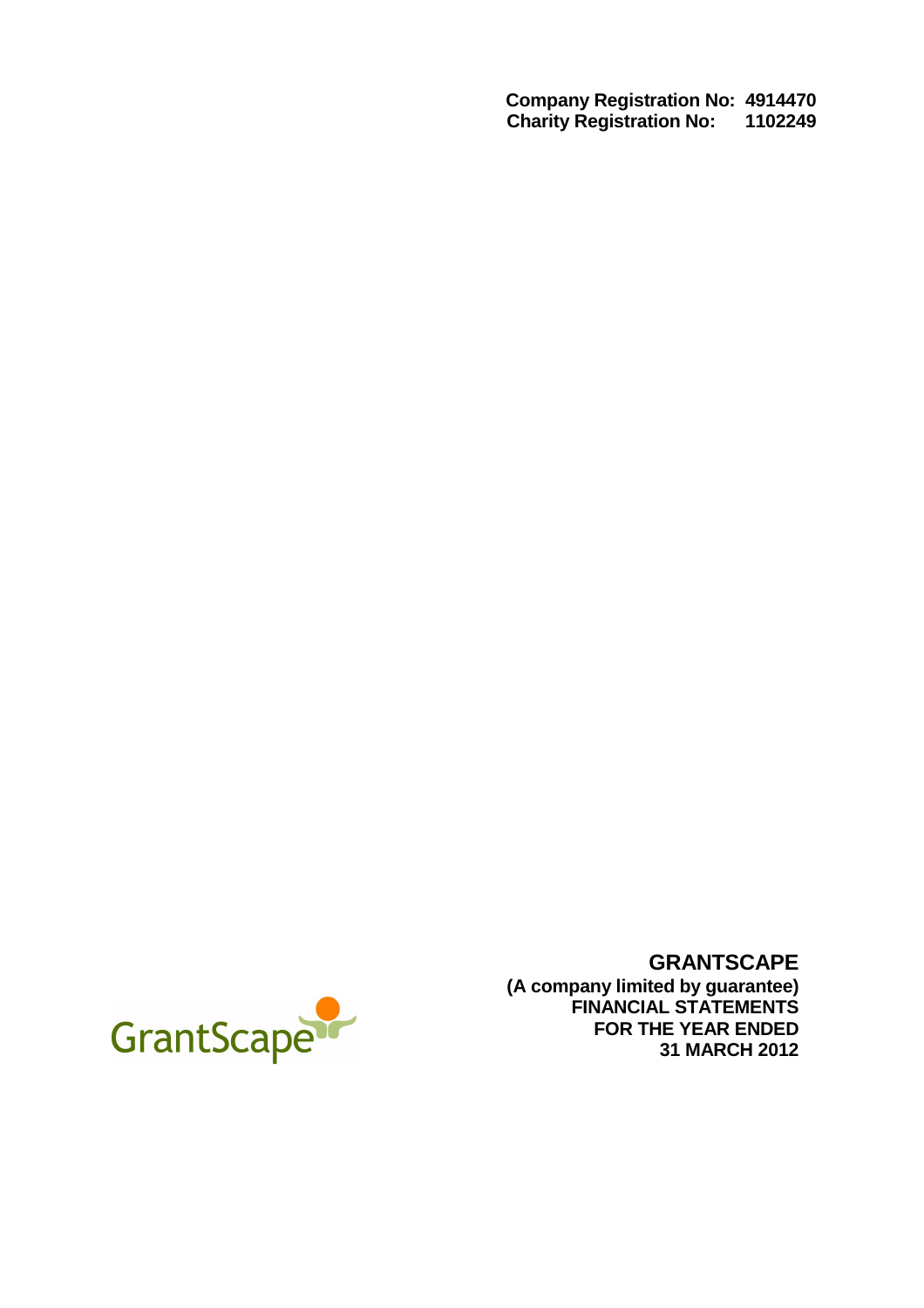# **Financial statements For the year ended 31 March 2012**

| <b>Contents</b>                                                                                     | Pages     |
|-----------------------------------------------------------------------------------------------------|-----------|
| Report of the Trustees (including the Directors' report)                                            | $1 - 11$  |
| Independent Auditor's report                                                                        | $12 - 13$ |
| <b>Consolidated Statement of Financial Activities</b><br>(including Income and Expenditure Account) | 14        |
| Balance sheets                                                                                      | 15        |
| Notes to the financial statements                                                                   | $16 - 25$ |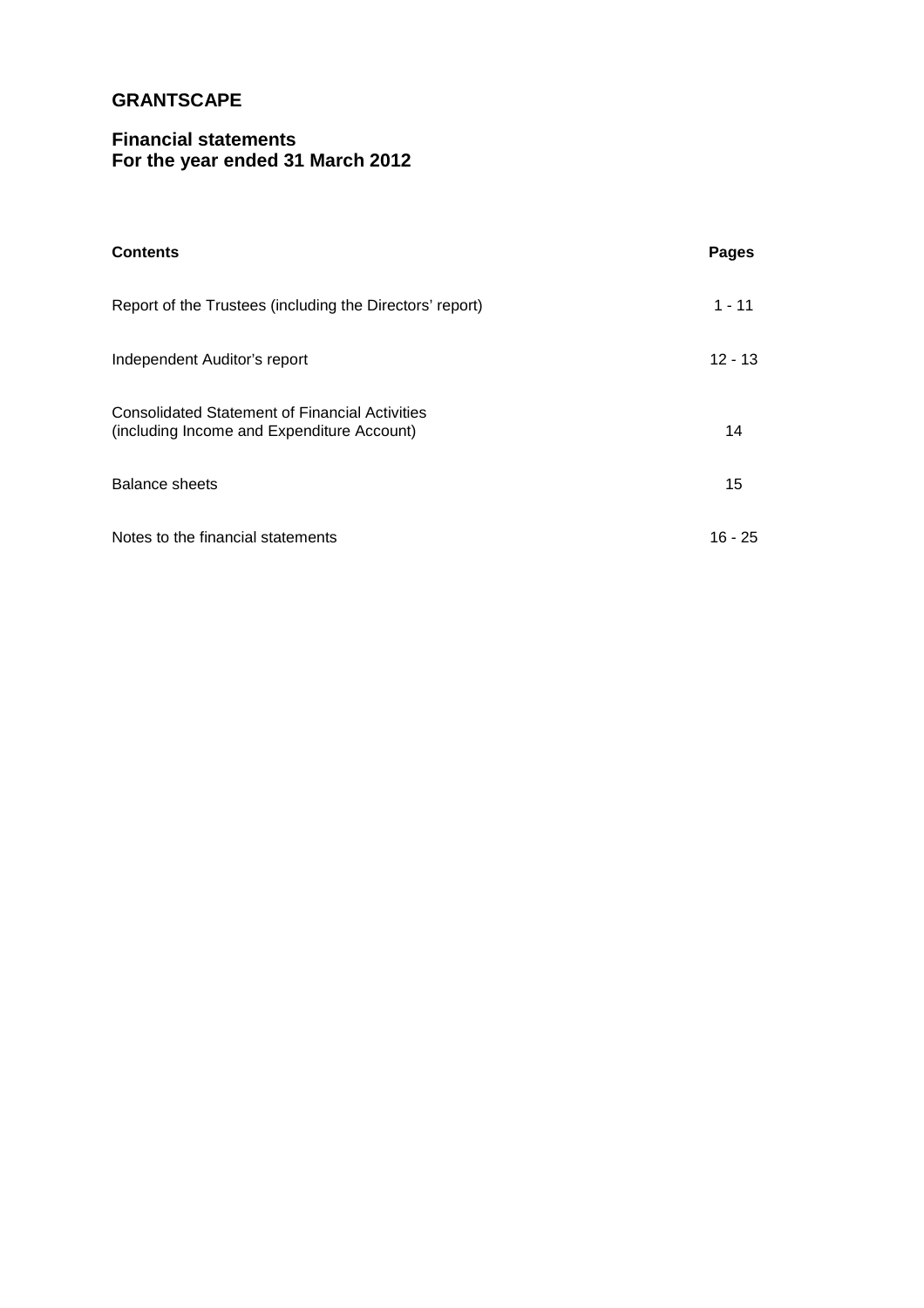# **Report of the Trustees (including the Directors' report) for the year ended 31 March 2012**

## **Reference and Administrative Details**

## **Registered office**

Office E, Whitsundoles Broughton Road Salford Milton Keynes MK17 8BU

## **Registered number**

4914470

**Charity registration number**  1102249

#### **ENTRUST enrolment number**  341010

Trustees and Directors Steven Henry (resigned 27 July 2011) Douglas de Freitas (resigned 31 August 2012) David Bramley Alan Loynes (deceased 12 June 2012) Alastair Singleton Shirley Baines Antony Cox (appointed 18 June 2012) Michael Clarke (appointed 18 June 2012)

## **Secretary**

Patricia A England

## **Chief Executive**

Steven J Hargreaves

## **Auditor**

Mazars LLP The Pinnacle 160 Midsummer Boulevard Milton Keynes Buckinghamshire MK9 1FF

### **Bankers**

Lloyds TSB Bank plc 249 Silbury Boulevard Secklow Gate West Milton Keynes MK9 1NA

## **Solicitors**

Stone King LLP 16 St John's Lane London EC1M 4BS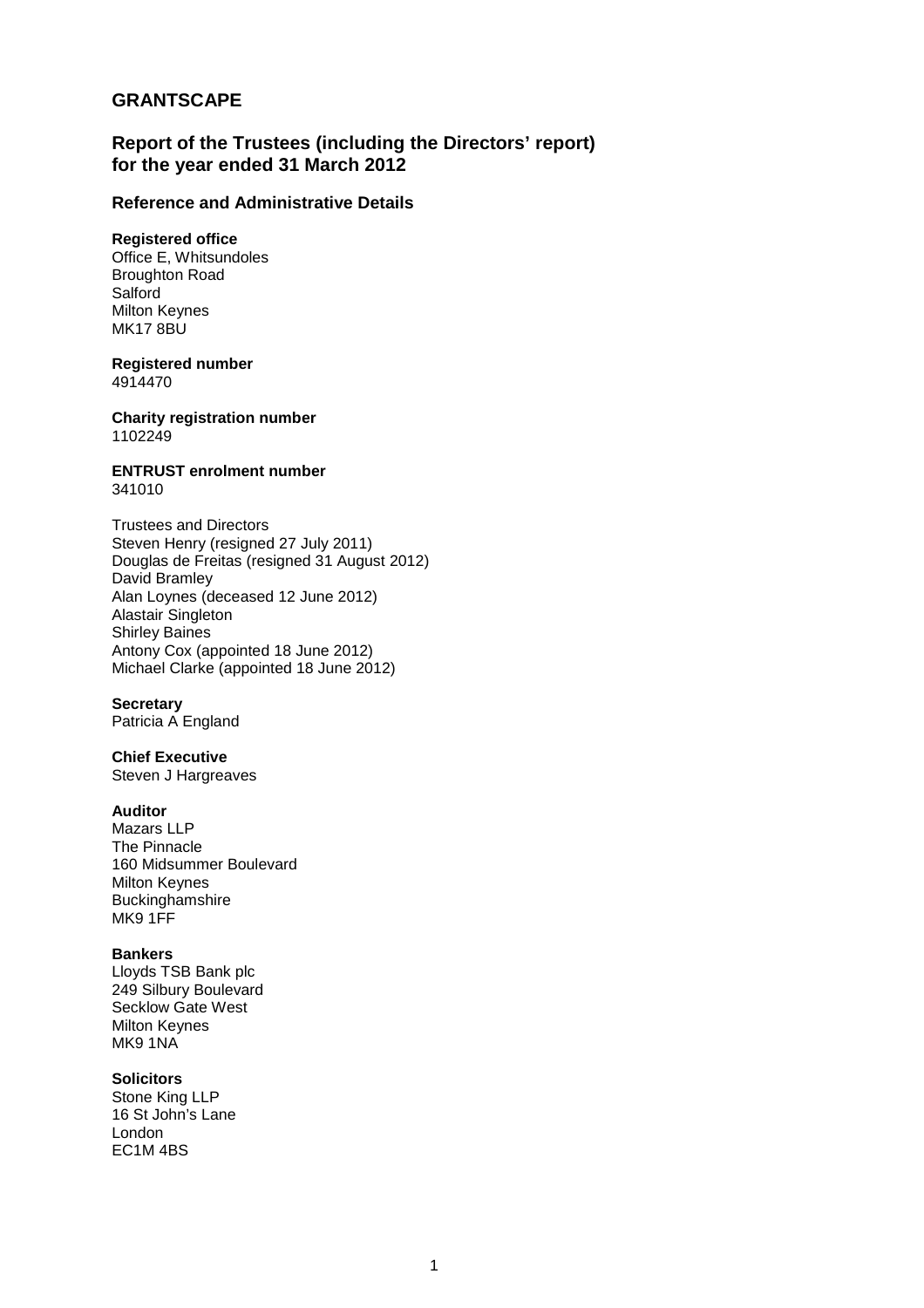# **Report of the Trustees (including the Directors' report) for the year ended 31 March 2012**

The trustees, who are also the directors for the purposes of the Companies Act, are pleased to present their report and the financial statements of the charity and the group for the year ended 31 March 2012.

### **Structure, Governance and Management**

### Governing document

GrantScape is a company limited by guarantee governed by its Memorandum and Articles of Association. The company is registered as a charity with the Charity Commission. The trustees of the charity are also its members. The Memorandum and Articles are regularly reviewed by the trustees and during the year the charity's objects were reviewed and considered appropriate for its activities.

#### Recruitment and appointment of trustees

As set out in the Articles of Association, a maximum of nine trustees can be appointed. The charity has a formal Trustee Recruitment, Induction and Training Policy (last reviewed in January 2009) which requires an open and transparent recruitment exercise.

Trustees are aware of the need to maintain a balanced skill set and to ensure that a succession plan is in place to ensure that the board has the skills that it needs to perform its duties. Following the resignation of Steven Henry in July 2011, a skills audit was undertaken in advance of a recruitment exercise in Spring 2012. As a result of this two new trustees, Antony Cox and Michael Clarke, were appointed in June 2012. Sadly, Alan Loynes, who had served on the board with great distinction since January 2008, died in June 2012 after a short illness. Trustees wish to record their deep appreciation for Alan's enormous contribution to the direction and governance of the charity during his appointment, and extend their sympathy to his family.

Trustees are encouraged and supported to attend appropriate external training events and are expected to keep up to date with changes in regulation and good practice that affect GrantScape. In addition, an annual training session is arranged to enable trustees to have an in-depth briefing on the changes to regulations and rules that have a direct impact on the Landfill Communities Fund (LCF).

### **Governance**

The strategic direction of the charity was reviewed during 2011 and a new three year plan and financial forecast prepared for the period 2012 – 2015.

We have reviewed our compliance with the provisions detailed in "Good Governance: A Code for the Voluntary and Community Sector" and are able to confirm that we continue to comply with the Code or can explain why in those circumstances where we do not comply.

### Risk Management

The trustees have a risk management strategy which includes:

- regular review and update of risks facing the group;
- the establishment of systems and procedures to manage the risks identified, where possible;
- the implementation of procedures designed to minimise any potential impact on the group should those risks materialise; and
- reporting the major risks identified to the board at each of its meetings.

The identification of risk is now built into the main strategic planning process, rather than being treated as a separate activity. Reporting to the board routinely includes any changes identified in either the impact or probability of major risks occurring.

### Subsidiary Undertakings

The charity's wholly owned subsidiary, GrantScape Services Limited, exists to undertake trading activities, including consultancy and administration of grant programmes for third parties. During the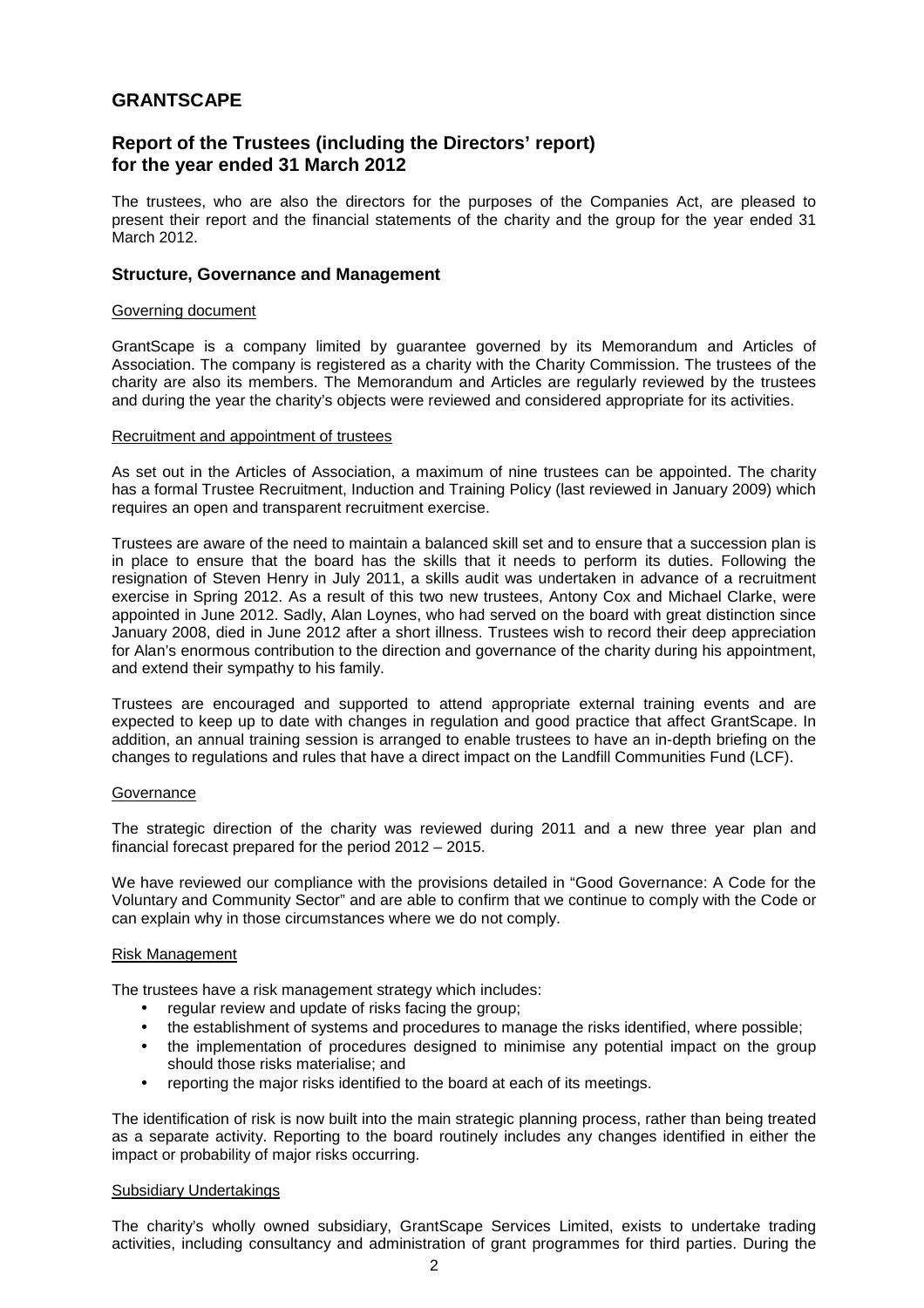# **Report of the Trustees (including the Directors' report) for the year ended 31 March 2012**

year, GrantScape staff have also dealt with the affairs of GrantScape Services Limited within the delegated authority conferred by the board of that company.

### **Organisation**

The charity has administrative and financial control procedures in place to ensure that its affairs are managed effectively. The board of trustees, who meet quarterly, administer the charity. The Chief Executive is appointed by the trustees to manage the day-to-day operations of the charity. He is supported by two Senior Managers (Grants and Finance) each of whom has a small team of staff. To facilitate effective delivery of the charity's business and development, the Chief Executive directs and manages all operational matters within a carefully prescribed delegation of authority, which has been reviewed during the year. The charity maintains a policy of equal opportunities and is committed to the training and personal development of its staff and trustees. Ongoing training programmes were fulfilled during the year. Trustees are therefore confident that the charity is staffed by committed and competent people who are able to undertake their duties to a high standard.

We have developed a framework for monitoring continuous improvement of the organisation. This demonstrates not only our fitness for purpose as a grant-maker, but also a commitment to developing and improving internal systems and controls to an advanced level of practice.

The charity pursues an overall policy of transparency and clear communication. The board of trustees is required to confirm a 'declaration of interest' before any formal meeting, thereby managing any risk of conflict of interest. This is in addition to an annual register of interest return completed by all trustees and staff.

No trustee had any beneficial interest in any contract with the charity during the year.

### **ENTRUST**

The charity is enrolled as an Environmental Body (EB) with ENTRUST the regulatory organisation which oversees the operation of EBs enrolled under the LCF. In 2009, the charity achieved registration under the EB Accreditation Scheme. This process reviews the control and governance framework of the EB and, once approved, means that the accredited body is seen as being well run and properly structured. This in turn provides assurance that funds are compliantly managed. As a result, ENTRUST feel able to apply a lighter regulatory touch and undertake an annual compliance based audit to confirm that the accredited status can be retained. We are pleased to say that, following this year's ENTRUST audit carried out in March 2012, we have received confirmation that our accreditation has been retained.

### **Objectives and Activities**

The objects of the charity are to promote the protection, preservation and improvement of the environment for the benefit of the public and to advance the education of the public in matters concerning the environment, its conservation and protection. In addition, the charity has a role in the promotion of efficient and effective operation of charities and efficient use of charitable resources by both charitable and non-charitable bodies.

The charity's mission is to manage grant programmes to enhance the environment and strengthen communities for public benefit.

### Public Benefit

The trustees confirm that they have considered the guidance contained in the Charity Commission's general guidance on public benefit when reviewing the charity's aims and objectives, planning future activities and reviewing the grant-making policy. Because of its background in grant-making under LCF regulations, an approach of ensuring that broad public benefit is at the heart of any funded project is deeply ingrained within the organisation and is a key factor in the development of all grant programmes.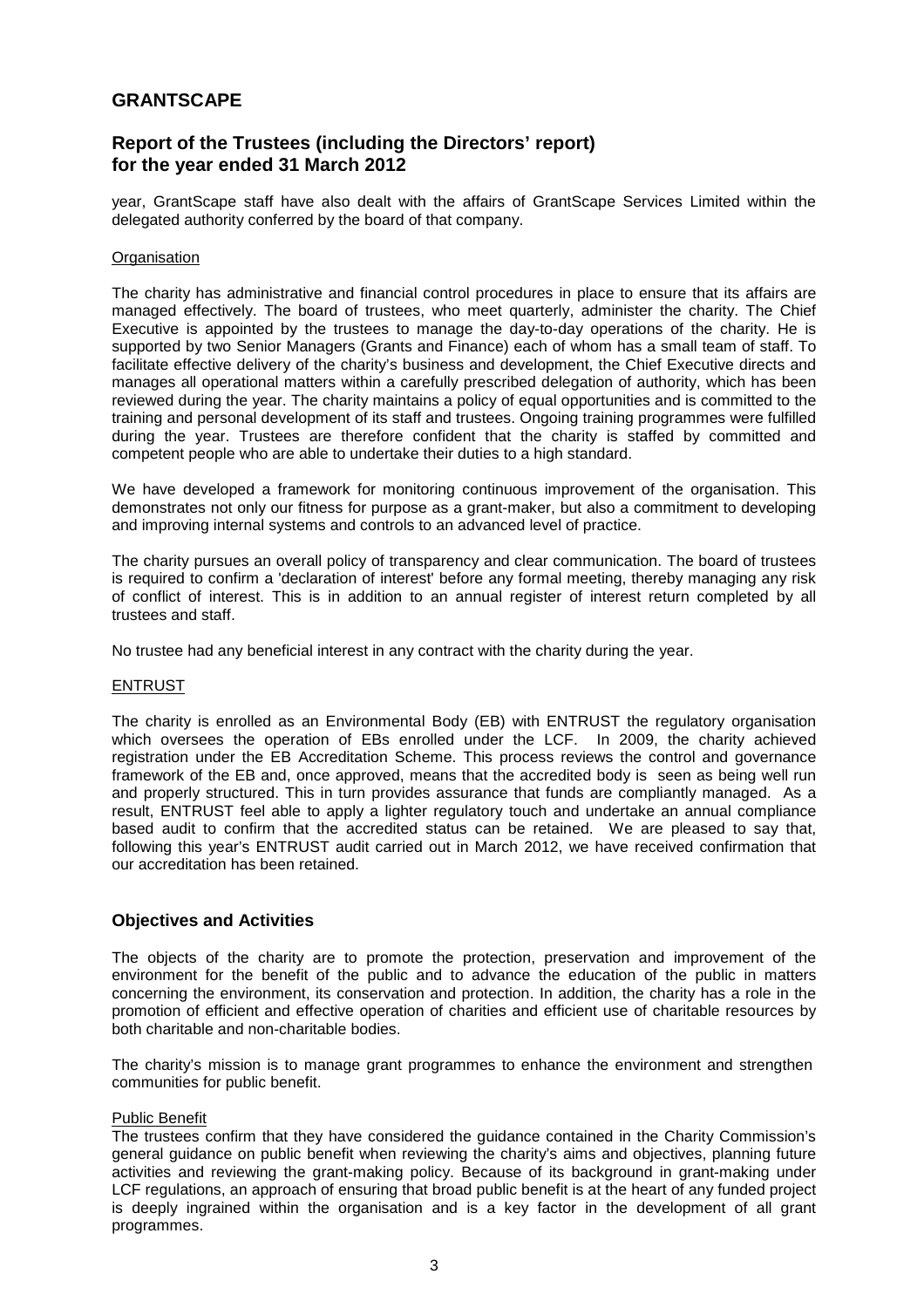# **Report of the Trustees (including the Directors' report) for the year ended 31 March 2012**

The charity's main activity remains that of making grants from donations received from landfill operators under the LCF. All of these grants must be compliant with the objects of the LCF, which requires that projects provide an identifiable benefit to the public or at least to a reasonably broad section of the public.

In addition, a key area of development identified is that of delivery of Community Benefit Programmes for wind energy companies. During the year, an agreement was reached with one such company, for GrantScape to deliver community benefit grant programmes around its wind farms. Some preparatory work has commenced to develop the processes for this new activity. By definition, an essential factor in developing the criteria for such programmes is to ensure that the funding is used to enhance facilities for the whole community within the defined geographic areas to be funded.

Supplementary activities, such as training and consultancy work, aim to raise the standard of grant applications and grant-making in the sector.

Our grant team aim to structure grant programmes and their criteria in such a way that they attract sufficient high quality applications to be oversubscribed, but not so many that it is impossible to assess and compare the applications fairly. GrantScape operates an online application process and clearly publicises the opening and closing dates for all grant programmes on its website. Applications received are assessed internally, especially to ensure compliance with LCF regulations. Most grant programmes, are then reviewed by a local or specialist advisory group and lastly by the trustee board, who make the final decision on which grants will be approved. At this point, the funds are considered committed, but grants are not accounted for in the Statement of Financial Activities until a signed funding offer is in place. This will usually take place within three to nine months of the decision, depending on the nature of the grant and external factors (planning permissions; faculties; formalising leases; obtaining additional funding etc). Grants will normally be withdrawn if the funding offer is not signed within 12 months, although we are sensitive to factors outside the applicants control and will liaise with them to agree the best course of action if the project is delayed. We take pride in providing a professional and supportive grant delivery service.

The majority of grants approved are paid in full and to the schedule agreed at the start of the grant. However, for a variety of reasons, some grants are not fully claimed or have to be withdrawn. In these cases, the amounts underspent are returned to the relevant pot of uncommitted funding, and reallocated at the next opportunity.

The charity is indebted to the volunteers who make up the advisory groups, who numbered 20 in the year under review, without whom the quality of our grant decisions would undoubtedly be poorer.

### Grant-making Policy

The charity's grant-making policy, adopted in January 2006, was last reviewed by the trustees in February 2010 and remains unchanged. It states that:

- GrantScape will only make grants in line with its charitable objects;
- grants will be made on a justifiable and fair basis to projects which provide best value;
- grants will be made to projects that improve the environment and the life of communities;
- GrantScape will make available specific criteria for each of the grant programmes that it manages;
- all grants are subject to meeting the generic grant-making criteria as well as the specific grant programme criteria.

## Grant-making activity in the year – Landfill Communities Fund

During the year, GrantScape managed LCF grant programmes on behalf of five landfill operators. Under the Landfill Tax regulations, landfill operators are able to donate a percentage of their landfill tax liability to EB's enrolled with the LCF Regulator, ENTRUST, to be distributed as grants to compliant projects located in the vicinity of a landfill site. The charity works with landfill operators to maximise the monies available for distribution and to determine the criteria for each grant programme.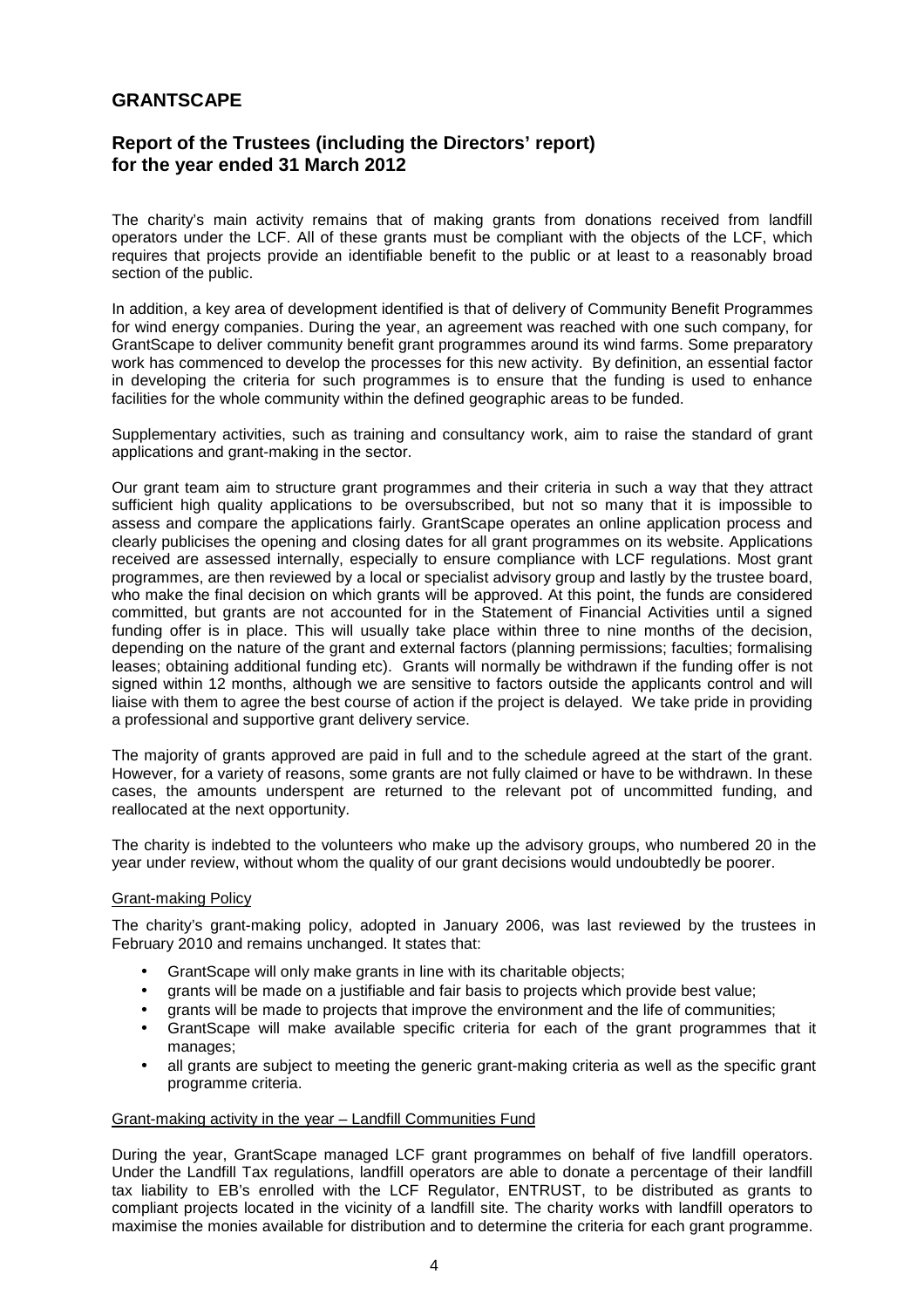# **Report of the Trustees (including the Directors' report) for the year ended 31 March 2012**

Details of the funding criteria including for each grant programme can be found on our website (www.grantscape.org.uk).

Rolling programmes currently active are: Caird Bardon Community Programme CWM Community and Environmental Fund Woodford Community and Environmental Fund Mick George Community Fund Whitemoss Community Fund

In addition, during the year grants were awarded for a one-off programme, GrantScape's Community Greenspace Challenge Fund utilising historic donations.

Owing to circumstances beyond our control, and because the trustees felt it was in the best long-term interests of the charity, provision has had to be made to repay donations made in an earlier period to Mick George Limited. These repayments will be made in 2012-2013 with the approval of the Charity Commission and ENTRUST. Mick George Limited has demonstrated their ongoing commitment to the Mick George Community Fund by making new donations under the LCF during the year. It has been possible to meet commitments to grants already approved by utilising other unallocated funds.

All programmes have been active during the year and the table on page 6 below summarises grantmaking activity, by number and value of grants, for each grant programme or related group of grant programmes in the year. The commitments brought forward relate to grants approved in the previous financial year, but where a funding offer letter (contract) was not signed during that year. Grants approved in the year reflect the decisions taken by the board, based on applications received. Successful applicants are then required to ensure that they are ready to take up the grant (eg by obtaining planning permissions or securing funding to complete the project). Once these steps are completed, a funding offer letter is issued. Grants are recognised in the SOFA once this document is signed.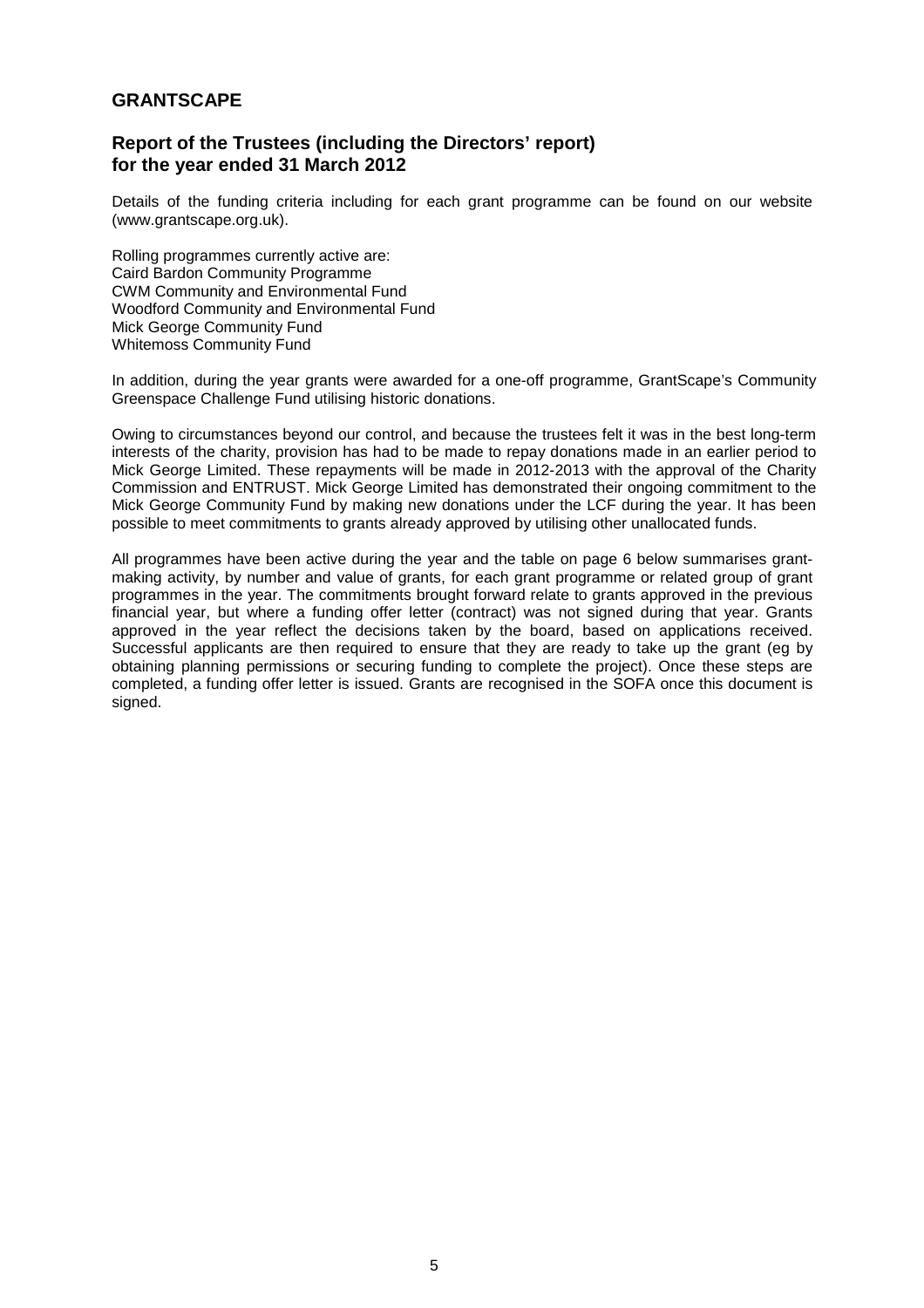# **Report of the Trustees (including the Directors' report) for the year ended 31 March 2012**

**Grant-Making Activity in the Year by Donor** 

**Movements in grants approved and contracted** 

| Donor:                                    |     | <b>Historic</b><br><b>Donations</b> |      | <b>Caird Bardon</b> |          | <b>CWM</b><br><b>Environmental</b> |     | Woodford<br><b>Waste Mgmt</b> |                | <b>Mick George</b> |        | <b>Whitemoss</b> |      | <b>Total</b> |
|-------------------------------------------|-----|-------------------------------------|------|---------------------|----------|------------------------------------|-----|-------------------------------|----------------|--------------------|--------|------------------|------|--------------|
|                                           | No. | £'000                               | No.  | £'000               | No.      | £'000                              | No. | £'000                         | <b>No</b>      | £'000              | ll Nol | £'000            | No.  | £'000        |
| Commitments b/fwd                         |     | 0                                   | 13   | 343                 | 3        | 115                                | 6   | 59                            | $\overline{2}$ | 78 I               | 0      | 0                | 24   | 595          |
| Grants approved in year                   | 8   | 440                                 | 22   | 614                 | 13       | 247                                | 6   | 98                            |                | 52                 | 4      | 38               | 57   | 1,489        |
| Adjustments to prior years                | 0   | $\overline{0}$                      | (2)  | (57)                | $\Omega$ |                                    | (1) | (20)                          | $\overline{0}$ |                    | 0      | 0                | (3)  | (77)         |
| Grants contracted in year<br>(see note 5) | (5) | (241)                               | (20) | (492)               | (10)     | (193)                              | (8) | (84)                          | (3)            | (86)               | (2)    | (18)             | (48) | (1, 114)     |
| Commitments c/fwd                         |     | 199                                 | 13   | 408                 | 6        | 169                                | 3   | 53                            | 3              | 44                 |        | 20               | 30   | 893          |

The figures in this table reflect the movements in the "Committed but not contracted" restricted reserve (see note 16).

Monies noted as Historic Donations include the residue of donations from Shanks Waste Services Limited (subsequently renamed WRG Waste Services Limited and then brought into Waste Recycling Group)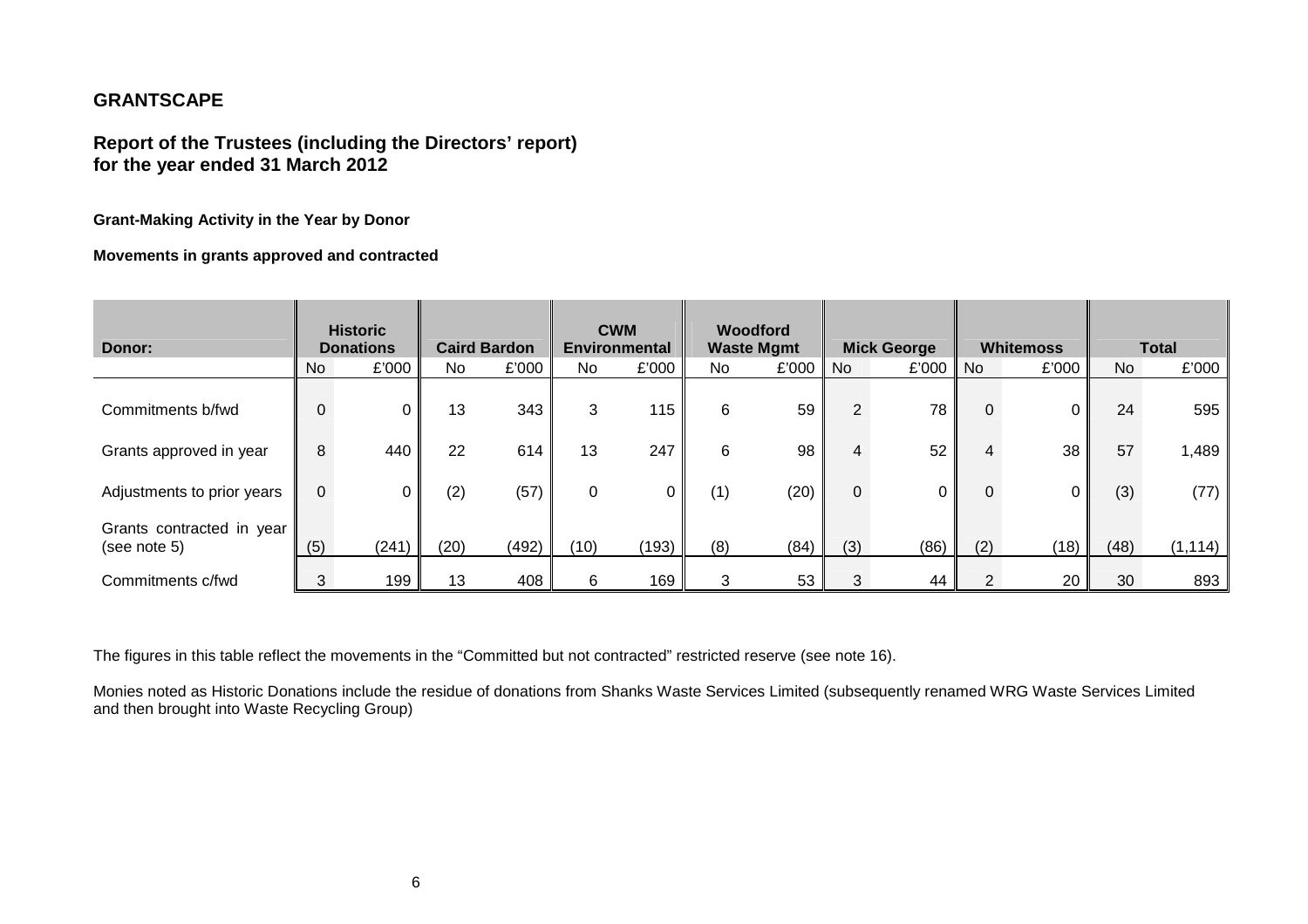# **Report of the Trustees (including the Directors' report) for the year ended 31 March 2012**

## **Achievements and Performance**

All of our community grant-making continues to be based on two main considerations: the level of community support for and involvement in the projects and the local community benefit and enjoyment which will result from the projects. Details of the projects we have supported can be found on our website, particularly through our e-newsletter Outlook and dedicated e-newsletters that we produce for each ongoing grant programme.

Some of our most significant landmarks and achievements this year were as follows:

- Funding for projects across Leeds, provided by the Caird Bardon Community Programme, broke through the £2 million mark. Alongside this, the Programme's first "Flagship Grant" was awarded to arts organisation Heads Together Productions to support the relocation and development of its East Leeds FM internet radio station.
- In Carmarthenshire, the total funds provided to projects through the CWM Community and Environmental Fund reached £1.25 million. Amongst the largest projects to complete this year was the Felinfoel Community Resource Centre. This now provides superb new facilities, all under one roof, for local sports, health, fitness, learning and development for this disadvantaged "Communities First" area near Llanelli.
- In August 2011, we awarded eight large grants totalling £440,000 through our one-off "Community Greenspace Challenge". Four of these projects are now well-advanced in turning previously unloved areas into pleasant new community green spaces.
- Feedback from all grant recipients on the quality of our grant-making service continues to be excellent overall. It was particularly pleasing to read the feedback from one of the Oxford Stronger Communities Fund (OSCF) grant recipients that: "we think GrantScape should be commended as an example of rigorous and at the same time accessible and helpful grant administration".

We continue to be an active member of the Association of Distributive and Environmental Bodies (ADEB) with one of our staff now appointed as Deputy Chair of this organisation. We maintain our knowledge of the wider charitable sector through our memberships of The Association of Charitable Foundations (ACF), Charity Finance Group (CFG), Association of Chief Executives in Voluntary and Community Organisations (ACEVO) and the Environmental Funders Network. We are also members of a number of local funding organisations and other specialist groups.

During the year, substantial progress has been made in developing relationships with wind farm developers to manage their Community Benefit Programmes. GrantScape has been appointed by wind energy developer Airvolution Energy to manage its new community benefit programme. Under this programme, funds will be made available to local communities living around its UK onshore wind energy developments. Some initial development work has been undertaken during the year and we expect the community benefit funds themselves to become active in 2012-2013.

## Trading Activity

In Oxfordshire, the first of the 20 projects supported through the OSCF successfully reached completion. These projects included Cutteslowe Community Association's 2011 summer playscheme which provided high quality children's activities during the summer holidays and was particularly important in its support for families on benefits.

In addition, we have run successful training courses in making LCF grant applications, in collaboration with Midas, a specialist fundraising consultancy. This training has related to our charitable objects and has therefore been undertaken by the charity.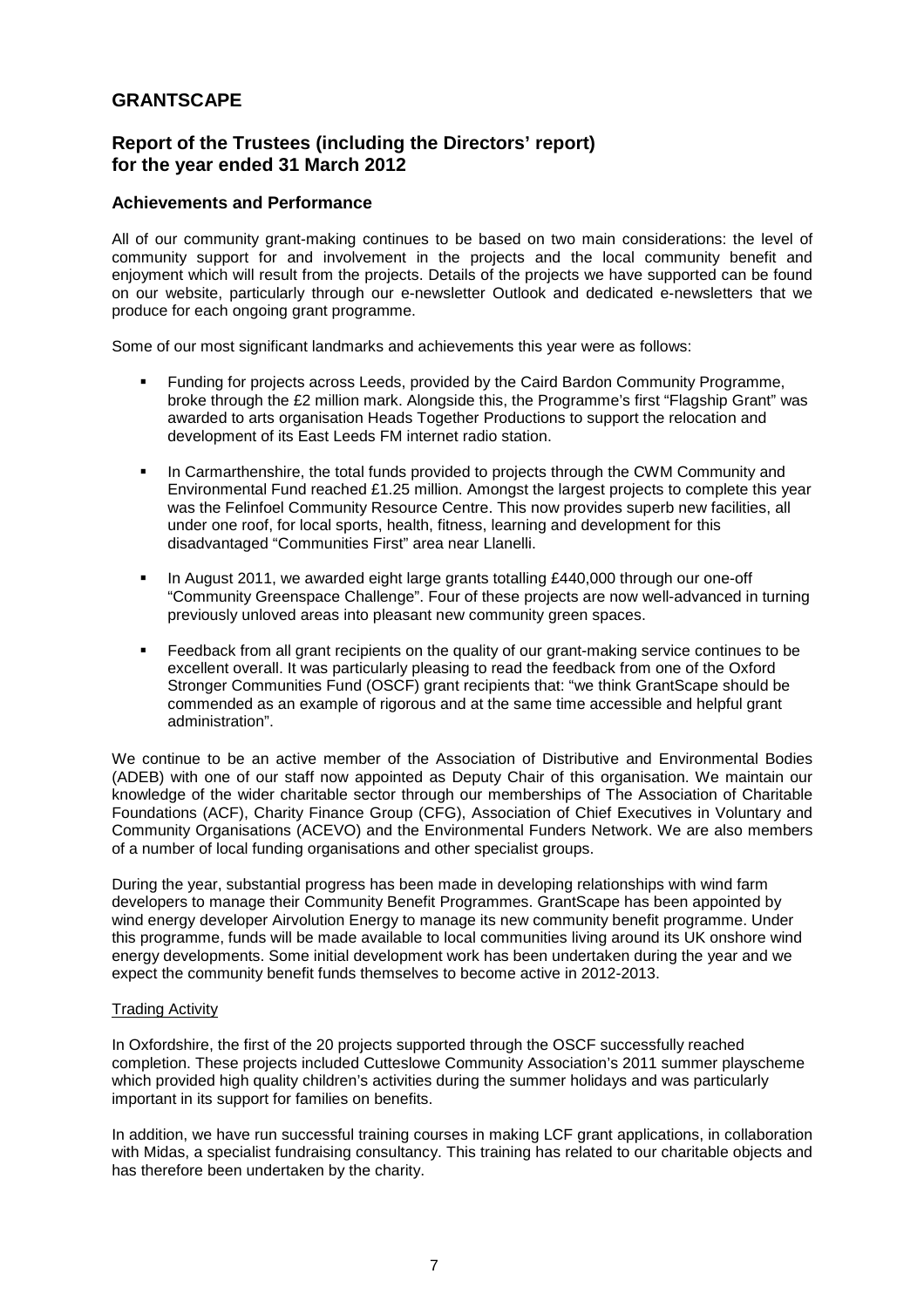# **Report of the Trustees (including the Directors' report) for the year ended 31 March 2012**

## **Financial Review**

#### Incoming resources

LCF donations have increased by 8% this year to £1,150,986 (2011 - £1,067,216). However, we have also had to make a provision to return donations totalling £204,378 received in a previous period to the original donor, Mick George Limited. Repayment will be made during the course of 2012-13.

Interest receivable of £77,053 (2011 - £53,078) is broadly in line with our expectations, and is consistent with the low interest rates achievable and the level of cash balances held by GrantScape during the year. Of this amount, £18,851 is interest accrued on monies unexpectedly returned to us during the year in respect of an LCF grant made in 2003.

#### Resources expended

All LCF donations received are subject to a levy by the LCF regulator, ENTRUST. This was 2% throughout the year under review (2011- 2.4%), a cost of £23,019 (2011 - £25,082).

Charitable activity in the year totalled £1,070,320 (2011 - £1,849,639) and related to LCF grantmaking. The majority of this was direct grant-making, with a total of 48 new grants worth £1,114,446 (2011 - £1,769,277) being contracted. A sum of £314,893 (2011 - £181,503) was returned to available funds as a result of projects being withdrawn or completing for less than the contracted amount. Other direct costs relating to grant-making, including costs of advisory groups, legal fees and IT support costs amounted to £6,587 (2011 - £4,128). The administrative and support costs associated with grant-making activity totalled £264,180 (2011 - £257,737) in the financial year.

The timescale in which approved grants come to contract is something which is largely outside the control of the charity, being reliant on the applicant group to complete any pre-contract conditions. At 31 March 2012 there were 30 grants worth £893,125 committed but not yet contracted (2011 - 24 grants worth £594,781).

Governance costs of £32,857 (2011 - £28,557) relate to the running of the charity, rather than the operational activities.

#### Trading activity and subsidiary undertakings

We have continued to administer the Oxford Stronger Communities Programme and have received further income of £9,459 (2011 - £21,235).

We have provided training courses on LCF grant applications, with a specific emphasis on the factors required for those seeking biodiversity grants. The income from training totalled £1,084 in the year (2011 - £4,198).

Consultancy services in the year have generated income of £2,357.

The total cost of delivering these trading activities was £12,213 (2011 - £24,365).

In addition, overhead and administrative costs of £12,016 (2011 - £7,056) have been incurred in respect of activities relating to generating funds.

### Balance Sheet

The key figures in the balance sheet and other supporting notes relate to the cash balances and how these are to be expended. The charity's reserves policy recognises the categories noted below as separate designated reserve funds.

At 31 March 2012, cash balances totalled £3,390,652. Of this, £1,423,157 is in respect of grants already contracted. £1,300,988 is payable within 12 months and the remaining £122,169 is payable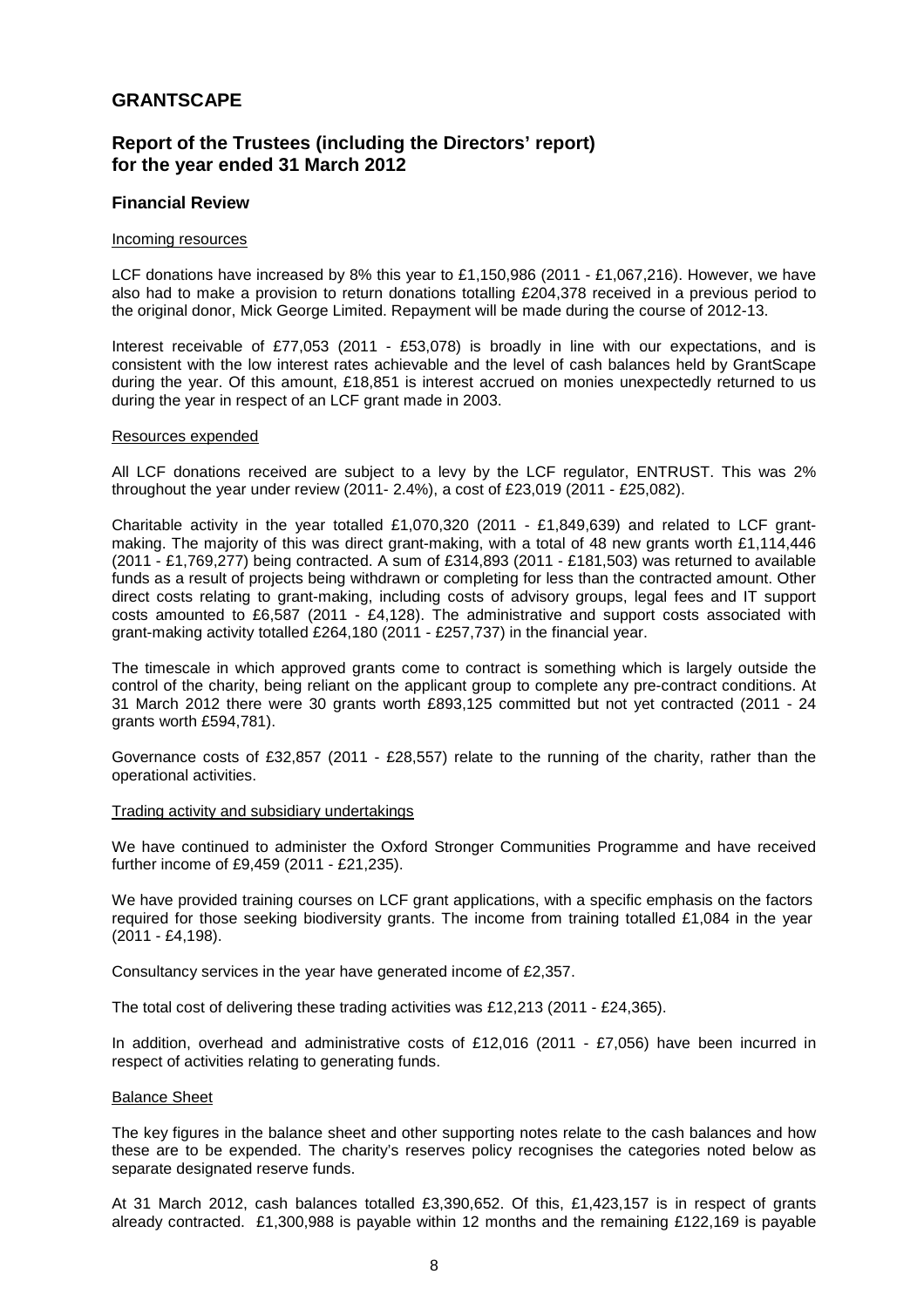# **Report of the Trustees (including the Directors' report) for the year ended 31 March 2012**

after more than one year. A further £893,125 is reserved for grants committed but not yet contracted and £842,105 is reserved for grant-making, but has yet to be committed.

£178,527 is retained to cover the cost of administering LCF grant activity.

A table of the balances and movements on these funds can be found in note 16 of the accounts.

#### Reserves Policy

#### **Background**

 It is the nature of our type of grant-making that where a donor provides funds for distribution as grants, there is an expectation, either formally documented in the funding agreement, or implied, that the monies will be held as restricted funds. In some cases the element of funding attributable to the grant administration process is given separately and can be treated as unrestricted funding.

Historically, we have recognised the implied restriction on LCF funding as designations of unrestricted funds, but, as the nature of the charity's activities changes, a decision has been taken to formally restrict these funds. Within the restricted fund the charity will retain the following sub-analyses, to better explain the status of funds held and not yet formally committed to projects:

- LCF Funds not yet committed
- LCF Funds committed not contracted
- **LCF Administration Reserve**

Monies received for grant-making from other sources in the future will be treated in accordance with the requirements of the funding agreement.

#### Funding the Charity's Activities

At present the major activity of the charity relates to LCF grant-making, and therefore is charged to the restricted fund. Only a small amount of money is available in unrestricted funds to develop other activity areas, and both trustees and staff are aware that this must be used to best effect.

#### Reserves Policy

The trustees aim to maintain the LCF Administration Reserve at a level sufficient to cover staff time for such a period as is required to complete the distribution of the remaining funds. Ideally this should be in the range £250,000 - £300,000. The balance on the LCF Administration Reserve at 31 March 2012 was £178,527.

The ambition of the trustees is to achieve a more balanced mix between unrestricted and restricted fund activities and to be able to supplement the unrestricted fund with surpluses earned by the trading company. Until this occurs, it is not practicable to set financial targets for the unrestricted fund and trustees will continue to monitor closely our ability to fund known future activity.

The free reserves currently stand at £7,291.

#### Investment policy

The Investment Policy was reviewed in March 2012 and states:

The board recognises the need to maximise the returns on the money the group holds. However the board believes that security of funds should take precedence over return.

The majority of money held by the group is intended to meet commitments made under a grant offer, or for administering grant-making. It should therefore be placed in cash or near-cash deposits, thus enabling the charity to meet its cash commitments.

The board also requires that the charity's deposits should be spread across a number of financial institutions in order to reduce the risk that failure of a financial institution will have a serious impact on the charity.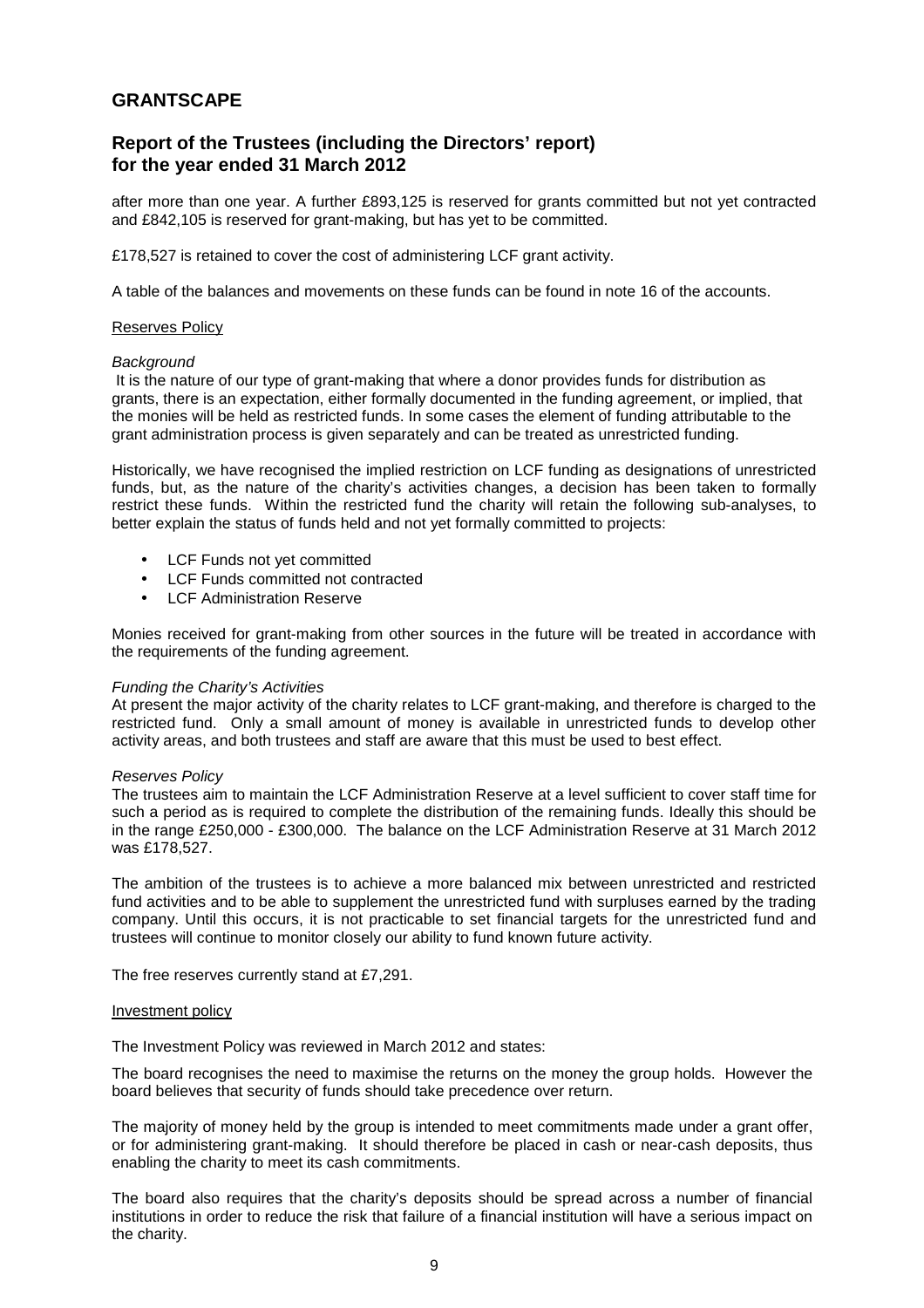# **Report of the Trustees (including the Directors' report) for the year ended 31 March 2012**

The spread of and return from investments is reviewed quarterly.

#### . **Plans for Future Periods**

Our Mission is to manage grant programmes to enhance the environment and strengthen communities for public benefit.

To do this, GrantScape will continue to grow our funded programmes by:

- 1. Establishing GrantScape as a centre of best practice in grant-making
- 2. Concentrating on GrantScape's core competences to:

 a) develop GrantScape to be a significant manager of Community Benefit Funds in the wind energy sector

b) increase GrantScape's grant-making in the LCF sector

- 3. Deploying our grant making capabilities across other sectors as good opportunities arise
- 4. Using GrantScape's surpluses for our own grant programme in the longer term

A business plan covering the period 2012 – 2015 was approved during the year ended 31 March 2012. This established three objectives, namely:

Objective 1 -To develop and increase GrantScape's wind energy CBF management Objective 2 -To deliver grant-making and related services for other organisations Objective 3 **-**To increase GrantScape's LCF grant-making

Suitable targets have been agreed for each of the above activity areas and an unrestricted donation of £15,000 received during the first quarter of 2012-13 will assist in our ability to undertake this work.

Charitable activity will continue with the allocation of grants from the on-going grant programmes:

- Caird Bardon Community Programme
- CWM Community and Environmental Programme
- Mick George Community Fund
- Woodford Community and Environmental Fund
- Whitemoss Community Fund

In addition, new grant programmes are to be launched; the Bradley Park Community Fund (LCF) and the Airvolution Energy Fund (wind energy Community Benefit Programme).

Discussions are continuing with a number of wind energy companies and it is possible that further grant programmes in this sector will be initiated in the coming year.

Discussions are ongoing with a number of other landfill operators regarding GrantScape delivering grant programmes for them under the auspices of the LCF. It is hoped that further medium term agreements will be signed during the forthcoming year with at least one of these landfill operators.

Administration of the "Oxfordshire Stronger Communities Fund" grant programme by GrantScape Services Limited on behalf of Oxfordshire Stronger Communities Alliance concludes during 2012-13. The final report on outcomes of the programme was written and delivered to the commissioners in July 2012.

The group will continue to seek opportunities to manage/administer grant programmes and will seek opportunities to undertake consultancy and support work, including provision of training courses, for other not-for-profit organisations.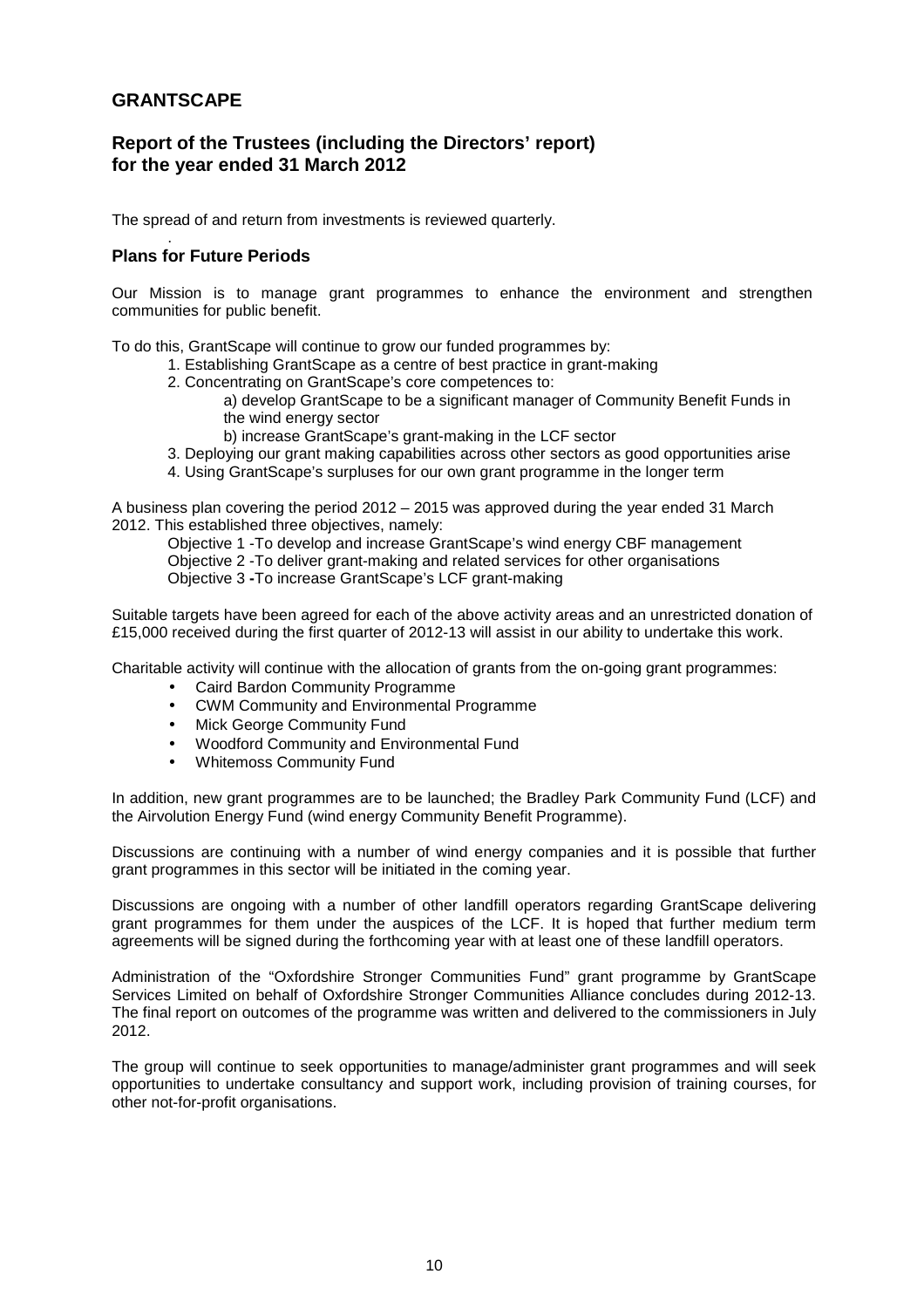# **Report of the Trustees (including the Directors' report) for the year ended 31 March 2012**

## **Statement of Trustees' Responsibilities**

The trustees (who are also directors of GrantScape for the purposes of company law) are responsible for preparing the Report of the Trustees and the financial statements in accordance with applicable law regulations.

Company law requires the trustees to prepare financial statements for each financial year. Under that law the directors have elected to prepare the financial statements in accordance with United Kingdom Generally Accepted Accounting Practice (United Kingdom Accounting Standards and applicable law). Under company law the trustees must not approve the financial statements unless they are satisfied that they give a true and fair view of the state of affairs of the charity and the group and of the income and expenditure of the charity and the group for that period. In preparing those financial statements, the trustees are required to:

- select suitable accounting policies and then apply them consistently:
- observe the methods and principles in the Charities SORP;
- make iudgements and estimates that are reasonable and prudent;
- prepare the financial statements on the going concern basis unless it is inappropriate to presume that the charity and the group will continue in business.

The trustees are responsible for keeping adequate accounting records that are sufficient to show and explain the charity's and the group's transactions and disclose with reasonable accuracy at any time the financial position of the charity and the group and enable them to ensure that the financial statements comply with the Companies Act 2006. They are also responsible for safeguarding the assets of the charity and the group and, hence, for taking reasonable steps for the prevention and detection of fraud and other irregularities.

Insofar as the trustees are aware:

- there is no relevant audit information of which the charity's and the group's auditor is unaware; and
- the trustees have taken all steps that they ought to have taken to make themselves aware of any relevant audit information and to establish that the auditor is aware of that information.

The maintenance and integrity of the charity's website is the responsibility of the trustees. Legislation in the United Kingdom governing the preparation and dissemination of financial statements may differ from legislation in other jurisdictions.

### **Small company provisions**

This report has been prepared in accordance with the special provisions for small companies under Part 15 of the Companies Act 2006.

### **Approved by the Board on 1 October 2012 and signed on its behalf by:**

DE Por

**D Bramley Chairman**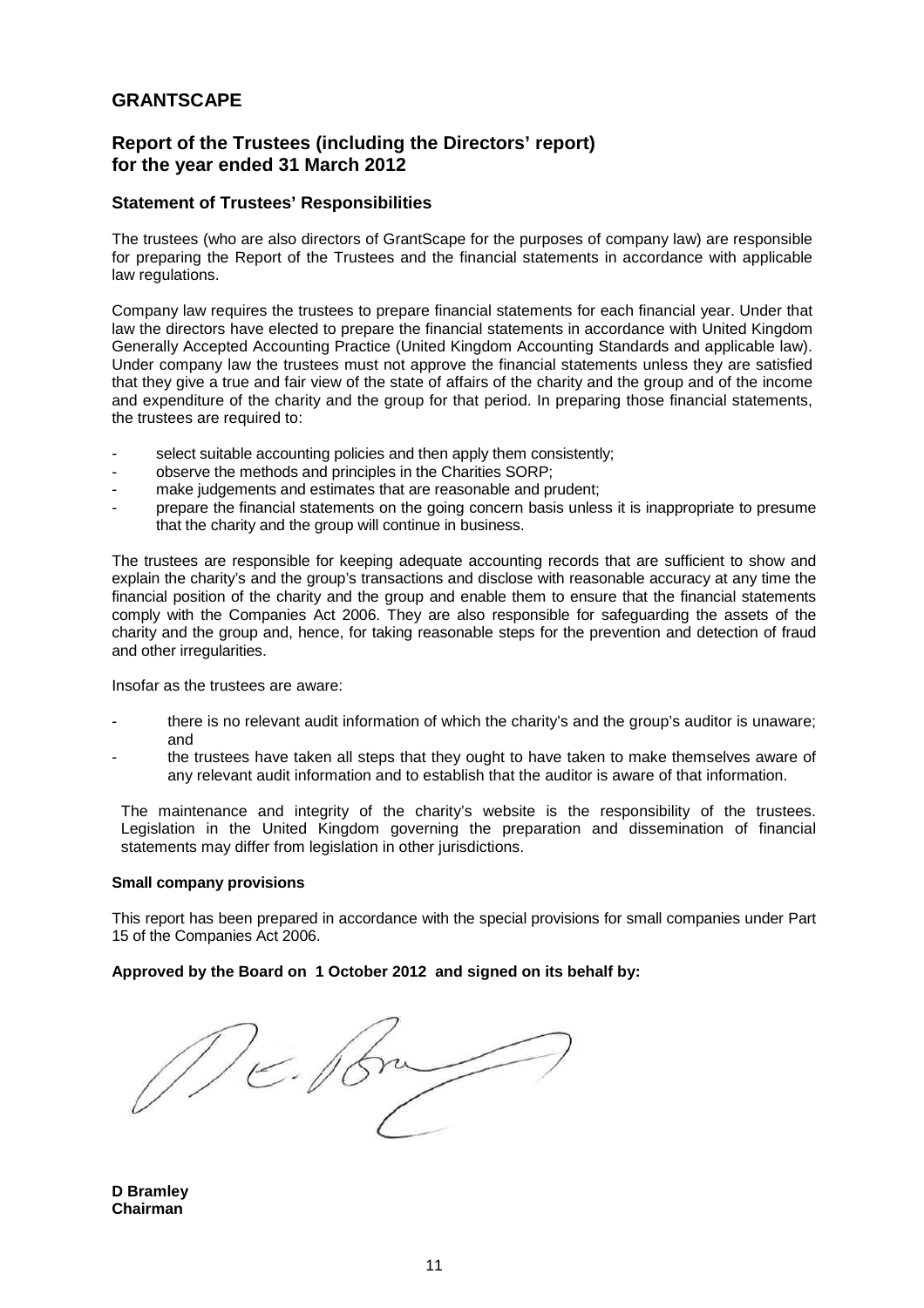# **Independent Auditor's Report to the Members of GrantScape**

We have audited the financial statements of Grantscape for the year ended 31 March 2012 which comprise the Group Statement of Financial Activities, the Group Summary Income and Expenditure Account, the Group and Parent Charitable Company Balance Sheets and the related notes. The financial reporting framework that has been applied in their preparation is applicable law and United Kingdom Accounting Standards (United Kingdom Generally Accepted Accounting Practice).

## **Respective responsibilities of trustees and auditor**

As explained more fully in the Trustees' Responsibilities Statement set out on page 11, the trustees (who are also the directors of the charitable company for the purposes of company law) are responsible for the preparation of the financial statements and for being satisfied that they give a true and fair view.

We have been appointed auditor under the Companies Act 2006 and section 151 of the Charities Act 2011 and report in accordance with those Acts. Our responsibility is to audit and express an opinion on the financial statements in accordance with applicable law and International Standards on Auditing (UK and Ireland). Those standards require us to comply with the Auditing Practices Board's (APB's) Ethical Standards for Auditors. This report is made solely to the company's members, as a body, in accordance with Chapter 3 of Part 16 of the Companies Act 2006 and section 43 of the Charities Act 1993 and regulations made under section 44 of that Act. Our audit work has been undertaken so that we might state to the charitable comany's members those matters we are required to state to them in an auditors' report and for no other purpose. To the fullest extent permitted by law, we do not accept or assume responsibility to anyone other than the charitable company and the charitable company's members as a body for our audit work, for this report, or for the opinions we have formed.

## **Scope of the audit of the financial statements**

A description of the scope of an audit of financial statements is provided on the APB's web-site at www.frc.org.uk/apb/scope/private.cfm

## **Opinion on financial statements**

In our opinion the financial statements:

- give a true and fair view of the state of the group's and the parent charitable company's affairs as at 31 March 2012 and of the group's incoming resources and application of resources, including its income and expenditure, for the year then ended;
- have been properly prepared in accordance with United Kingdom Generally Accepted Accounting Practice; and
- have been prepared in accordance with the requirements of the Companies Act 2006 and Charities Act 2011.

## **Opinion on other matter prescribed by the Companies Act 2006**

In our opinion the information given in the Trustees' Annual Report for the financial year for which the financial statements are prepared is consistent with the financial statements.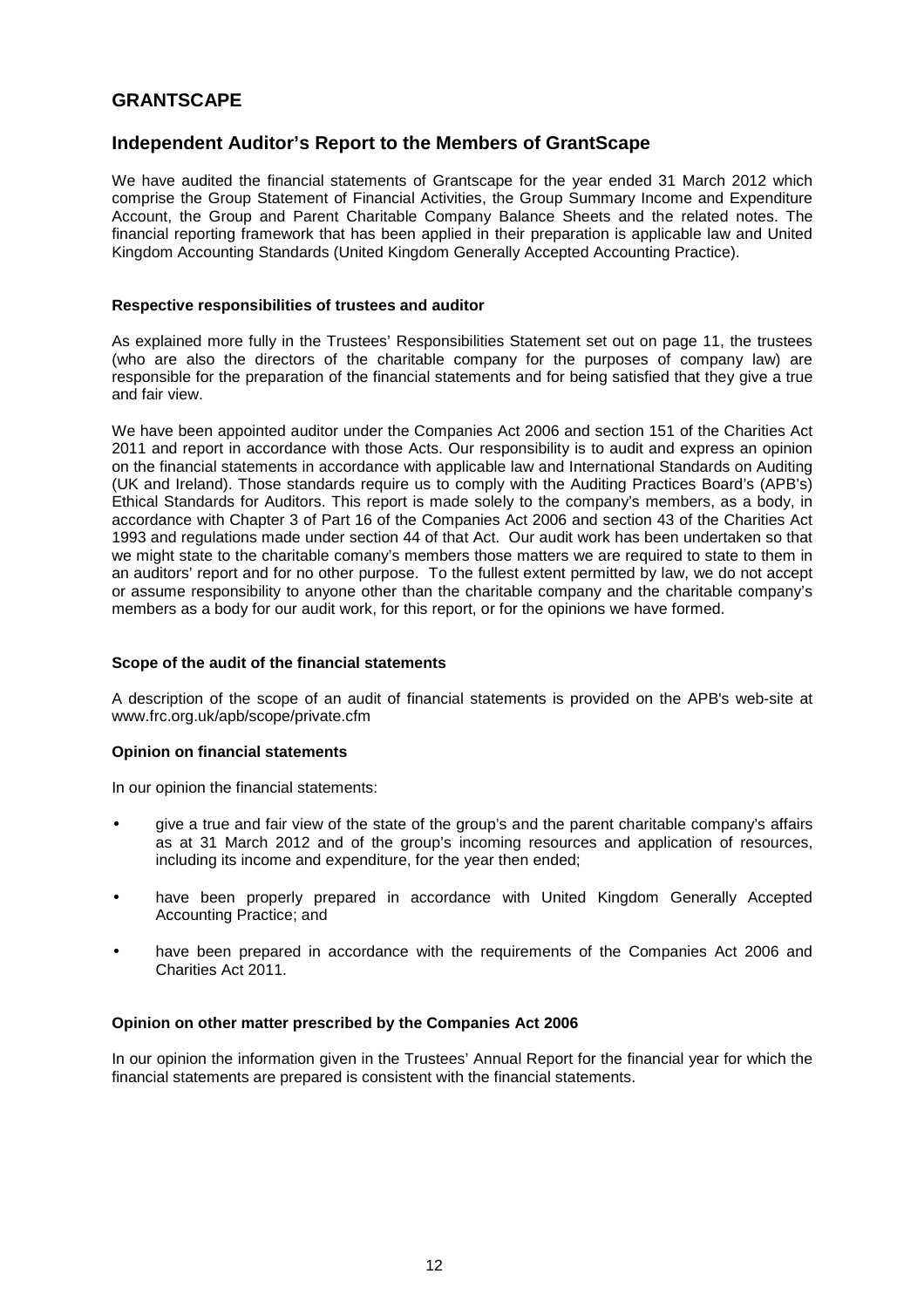# **Independent Auditor's Report to the Members of GrantScape**

## **Matters on which we are required to report by exception**

We have nothing to report in respect of the following matters where the Companies Act 2006 and the Charities Act 2011 requires us to report to you if, in our opinion:

- the parent charitable company has not kept adequate and sufficient accounting records, or returns adequate for our audit have not been received from branches not visited by us; or
- the parent charitable company's financial statements are not in agreement with the accounting records and returns; or
- certain disclosures of trustees' remuneration specified by law are not made; or
- we have not received all the information and explanations we require for our audit; or
- the trustees were not entitled to prepare the financial statements in accordance with the small companies regime and take advantage of the small companies exemption in preparing the Trustees' Annual Report.

# Stephen Buen

Stephen Brown (Senior Statutory Auditor)

for and on behalf of Mazars LLP

Chartered Accountants and Statutory Auditor The Pinnacle 160 Midsummer Boulevard Milton Keynes **Buckinghamshire** MK9 1FF

Date: 2 October 2012

Mazars is eligible to act as an auditor in terms of section 1212 of the Companies Act 2006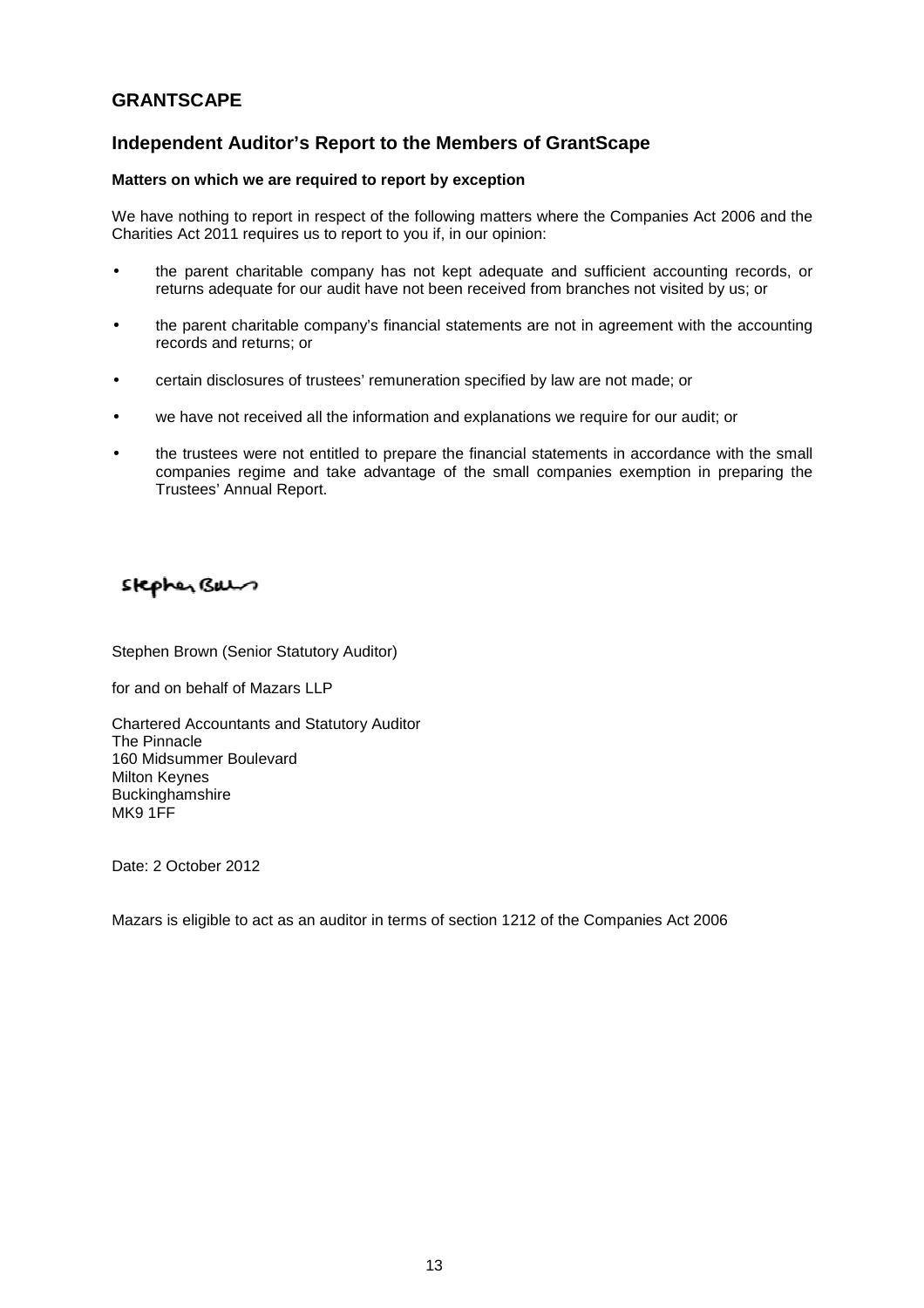# **Consolidated Statement of Financial Activities (including Income and Expenditure Account) For the year ended 31 March 2012**

|                                                                                                                                          | <b>Note</b>             | <b>Unrestricted</b><br><b>Funds</b><br>2012<br>£ | <b>Restricted</b><br><b>Funds</b><br>2012<br>£ | <b>Total</b><br><b>Funds</b><br>2012<br>£ | Total<br><b>Funds</b><br>2011<br>£ |
|------------------------------------------------------------------------------------------------------------------------------------------|-------------------------|--------------------------------------------------|------------------------------------------------|-------------------------------------------|------------------------------------|
| <b>Incoming resources</b>                                                                                                                |                         |                                                  |                                                |                                           |                                    |
| Incoming resources from generated funds                                                                                                  |                         |                                                  |                                                |                                           |                                    |
| Voluntary income - donations under LCF                                                                                                   | $\mathbf{2}$            |                                                  | 946,608                                        | 946,608                                   | 1,067,216                          |
| Activities for generating funds                                                                                                          | 4                       | 12,900                                           |                                                | 12,900                                    | 25,433                             |
| Interest receivable                                                                                                                      | $\overline{\mathbf{3}}$ | 385                                              | 76,668                                         | 77,053                                    | 53,078                             |
| <b>Total incoming resources</b>                                                                                                          |                         | 13,285                                           | 1,023,276                                      | 1,036,561                                 | 1,145,727                          |
| <b>Resources expended</b><br><b>Costs of generating funds</b><br>Costs of generating voluntary income -                                  |                         |                                                  |                                                |                                           |                                    |
| <b>ENTRUST Fee</b>                                                                                                                       |                         |                                                  | 23,019                                         | 23,019                                    | 25,082                             |
| Costs of consultancy & training services                                                                                                 |                         | 12,213                                           |                                                | 12,213                                    | 31,421                             |
| Costs of tendering & bidding                                                                                                             |                         | 12,016                                           |                                                | 12,016                                    |                                    |
|                                                                                                                                          |                         | 24,229                                           | 23,019                                         | 47,248                                    | 56,503                             |
| <b>Charitable activities</b>                                                                                                             |                         |                                                  |                                                |                                           |                                    |
| LCF grants and grant-making                                                                                                              | 5                       |                                                  | 1,070,320                                      | 1,070,320                                 | 1,849,639                          |
| <b>Governance costs</b>                                                                                                                  | 6                       | 497                                              | 32,360                                         | 32,863                                    | 28,557                             |
| <b>Total resources expended</b>                                                                                                          |                         | 24,726                                           | 1,125,699                                      | 1,150,425                                 | 1,934,699                          |
| Net (outgoing) resources, being net<br>expenditure for the year and net<br>movement in funds<br>Fund balances brought forward at 1 April |                         | (11, 441)                                        | (102, 423)                                     | (113, 864)                                | (788, 972)                         |
| 2011                                                                                                                                     |                         | 2,034,912                                        |                                                | 2,034,912                                 | 2,823,884                          |
| <b>Transfer to Restricted Funds</b>                                                                                                      | 16                      | (2,016,180)                                      | 2,016,180                                      |                                           |                                    |
| Total funds carried forward at 31<br><b>March 2012</b>                                                                                   |                         | 7,291                                            | 1,913,757                                      | 1,921,048                                 | 2,034,912                          |

There is no difference between the net outgoing resources for the year stated above and the historical cost equivalent.

The statement of financial activities includes all gains and losses recognised in the year.

All incoming resources and resources expended derive from continuing activities.

## **The notes on pages 16 to 25 form part of these financial statements**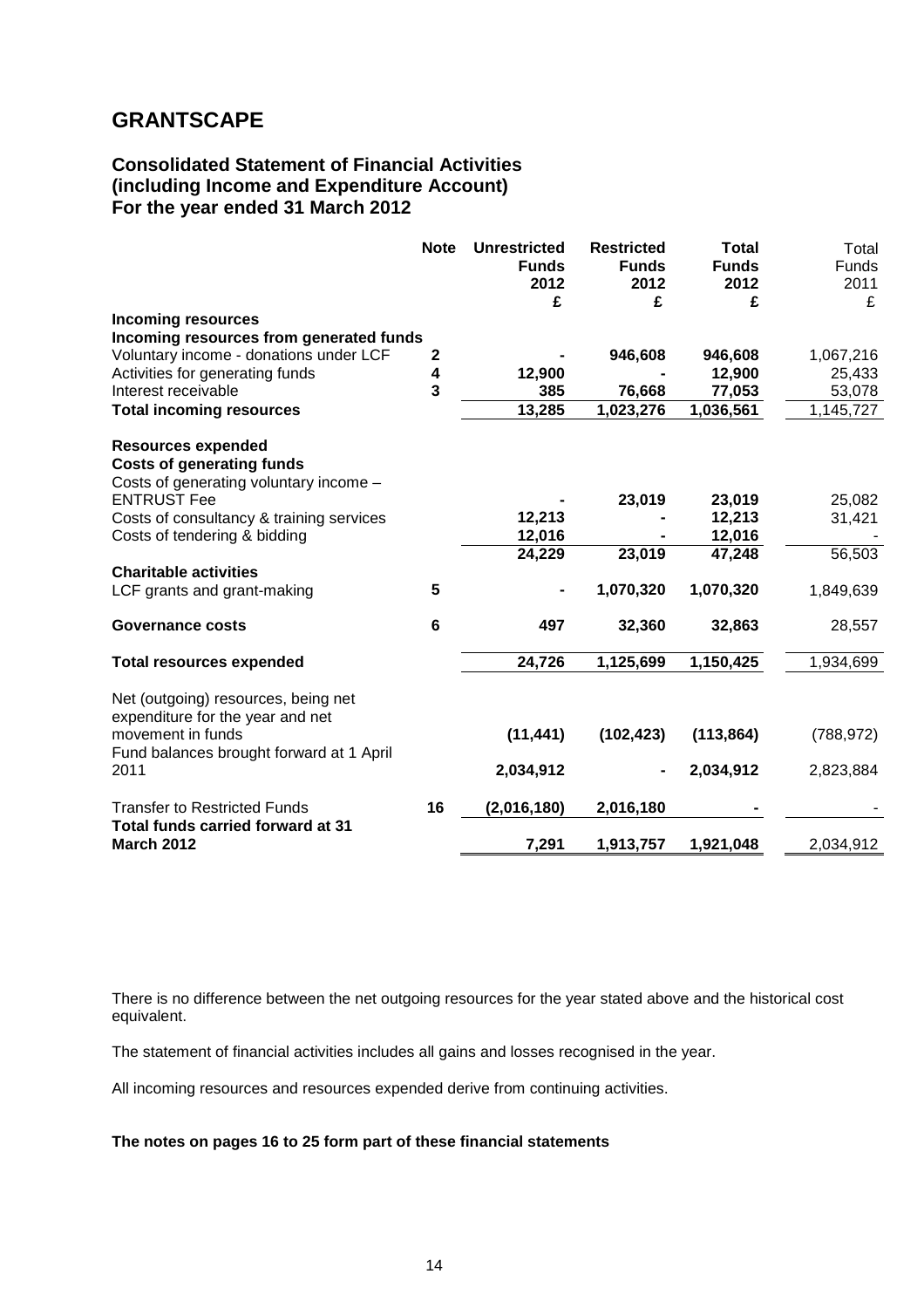# **Balance sheets at 31 March 2012**

|                                                                   | <b>Notes</b> | Group     | <b>Charity</b> | Restated<br>Group | Restated<br>Charity |
|-------------------------------------------------------------------|--------------|-----------|----------------|-------------------|---------------------|
|                                                                   |              | 2012      | 2012           | 2011              | 2011                |
|                                                                   |              | £         | £              | £                 | £                   |
| <b>Fixed assets</b>                                               |              |           |                |                   |                     |
| Tangible fixed assets                                             | 11           | 740       | 740            | 2,703             | 2,703               |
| Investment in subsidiary undertaking                              | 12           |           | 1              |                   | 1                   |
|                                                                   |              | 740       | 741            | 2,703             | 2,704               |
| <b>Current assets</b>                                             |              |           |                |                   |                     |
| <b>Debtors</b>                                                    | 13           | 184,737   | 183,594        | 196,397           | 200,295             |
| Cash at bank and in hand                                          |              | 3,390,652 | 3,385,615      | 4,032,409         | 4,026,109           |
|                                                                   |              | 3,575,389 | 3,569,209      | 4,228,806         | 4,226,404           |
| <b>Creditors:</b>                                                 |              |           |                |                   |                     |
| Amounts falling due within one year                               | 14           | 1,532,912 | 1,529,422      | 1,685,089         | 1,685,089           |
| <b>Net current assets</b>                                         |              | 2,042,477 | 2,039,787      | 2,543,717         | 2,541,315           |
| <b>Total assets less current liabilities</b><br><b>Creditors:</b> |              | 2,043,217 | 2,040,528      | 2,546,420         | 2,544,019           |
| Amounts falling due after more<br>than one year                   | 15           | 122,169   | 122,169        | 511,508           | 511,508             |
| <b>Net assets</b>                                                 |              | 1,921,048 | 1,918,359      | 2,034,912         | 2,032,511           |
|                                                                   |              |           |                |                   |                     |
| <b>Represented by:</b>                                            |              |           |                |                   |                     |
| <b>Restricted Funds</b>                                           | 16           | 1,913,757 | 1,913,757      | 2,016,180         | 2,016,180           |
| <b>Unrestricted Funds</b>                                         | 17           | 7,291     | 4,602          | 18,732            | 16,331              |
| Total funds -                                                     |              | 1,921,048 | 1,918,359      | 2,034,912         | 2,032,511           |
|                                                                   |              |           |                |                   |                     |

These financial statements have been prepared in accordance with the special provisions for small companies under Part 15 of the Companies Act 2006

Approved by the trustees and authorised for issue on 1 October 2012 and signed on their behalf by:

**A SINGLETON Trustee** 

Company Registration Number: 4914470

**The notes on pages 16 to 25 form part of these financial statements**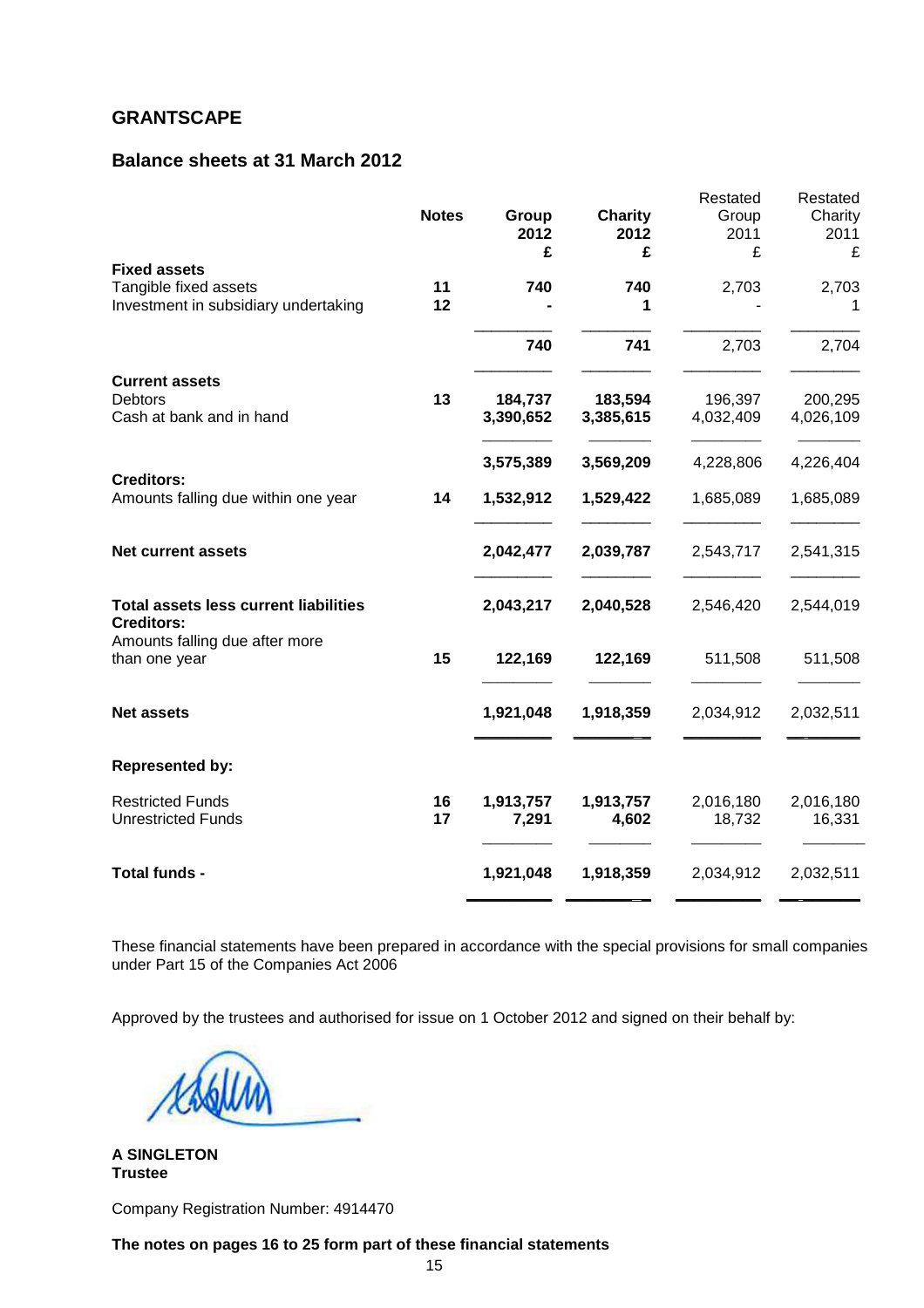## **Notes to the financial statements For the year ended 31 March 2012**

## **1 Accounting policies**

## **a) Basis of accounting**

The financial statements have been prepared under the historical cost convention, and in accordance with the Companies Act 2006, applicable United Kingdom accounting standards and the Statement of Recommended Practice, Accounting and Reporting by Charities (SORP 2005) issued in March 2005.

## **b) Basis of consolidation**

 The group financial statements consolidate those of the charity and its subsidiary undertakings drawn up to 31 March 2012. The results of the charity's non-charitable subsidiary, GrantScape Services Limited, have been consolidated on a line by line basis. A separate statement of financial activities and income and expenditure account are not presented for the charity itself following the exemptions afforded by the Companies Act 2006 and paragraph 397 of the SORP.

### **c) Cash flow statement**

The trustees have taken advantage of the exemption in Financial Reporting Standard No 1 from including a cash flow statement in the financial statements on the grounds that the group is small.

### **d) Incoming resources**

- i) LCF donations are recognised on a receivable basis;
- ii) Other donations, including gift aid donations, are recognised on a received basis;
- iii) Income from commercial trading activities (consultancy; project management; grant scheme administration) is recognised as earned;
- iv) Interest receivable is recognised on a receivable basis.

### **e) Resources expended**

Resources expended are included in the Statement of Financial Activities on an accruals basis, inclusive, where applicable, of any VAT which cannot be recovered and comprise the following:

- i) Costs of generating funds includes those costs and attributable support costs directly related to the consultancy and project management activities undertaken;
- Charitable activities comprise expenditure on the charity's primary charitable purposes as described in the Report of the Trustees, and include:
	- grant expenditure grants for projects are recognised in full in the accounts once a signed funding offer is in place, since control for meeting the conditions of the grant (the "milestones") passes to the grant recipient regardless of the expected duration of the grant;
	- other direct expenses and attributable support costs incurred on the specific objects of the charity.
- iii) Governance costs comprise costs incurred (including attributable support costs) on the governance of the charity, (organisational and strategic procedures) and the necessary legal procedures for compliance with statutory requirements, as shown in note 6.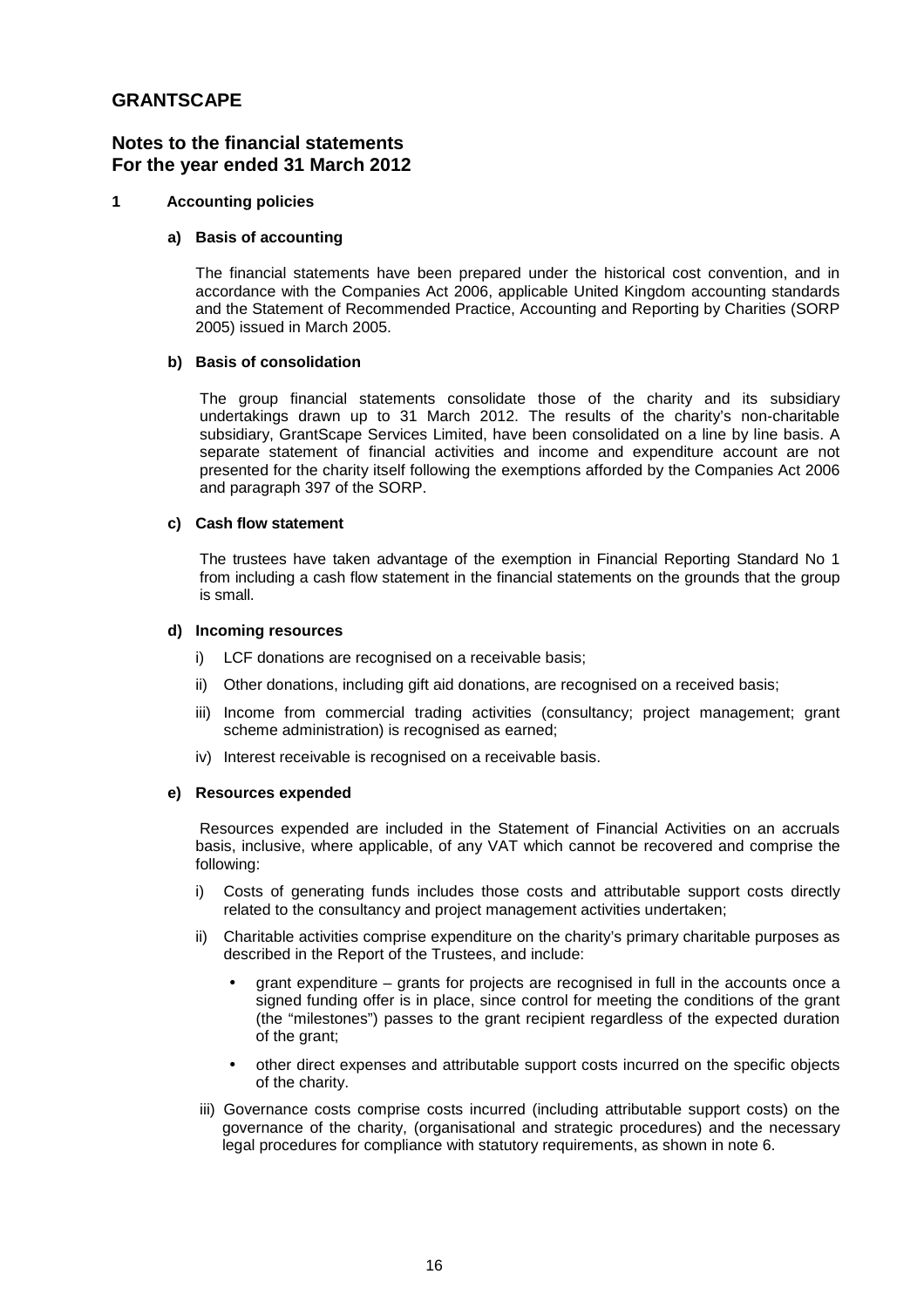# **Notes to the financial statements For the year ended 31 March 2012**

## **f) Fund accounting**

The unrestricted fund comprises those monies which may be used towards meeting the general charitable objects of the charity at the discretion of the trustees.

Restricted funds are monies donated for a specific purpose. The charity treats Landfill Community Fund monies held as restricted funds. See note 16 for details of the change in treatment. In future, funds received for grant-making will be treated as restricted where the funding agreement requires it.

### **g) Tangible fixed assets**

 All assets costing more than £500 and with an expected useful life of more than one year are capitalised. Depreciation is not charged on expenditure on assets not yet in use. Depreciation on other tangible fixed assets is charged so as to write off their full costs, less estimated residual value, over their expected useful lives at the following rates:

| Office equipment:      |                 |                            |
|------------------------|-----------------|----------------------------|
| Office furniture       | $\sim$ 10 $\pm$ | 20% of cost                |
| Other office equipment | $\sim$ 10 $\pm$ | 33 $\frac{1}{3}$ % of cost |
| Computer software      | $\sim$ 10 $\,$  | 50% of cost                |

#### **h) Pensions**

The charity provides a defined contribution pension scheme, the assets of which are held separately from those of the charity in an independently administered fund. This is a group personal pension scheme, to which the charity contributes 11% of gross salary. Contributions to this scheme are charged to the Statement of Financial Activities/Income and Expenditure account as they become payable.

#### **2 Voluntary income 2012** 2011

|                                                                 | £                | £         |
|-----------------------------------------------------------------|------------------|-----------|
| LCF donations receivable from the following landfill operators: |                  |           |
| <b>CWM Environmental Ltd</b>                                    | 292,984          | 257,233   |
| Caird Bardon Ltd                                                | 595,307          | 482,655   |
| Woodford Waste Management Ltd                                   | 82,127           | 83,909    |
| Mick George Ltd                                                 | 144,393          | 209,404   |
| Whitemoss Landfill Ltd                                          | 36,175           | 34,015    |
| Donation repayable to Mick George Limited                       | (204, 378)       |           |
|                                                                 | 946,608          | 1,067,216 |
| 3<br>Interest receivable                                        | 2012<br>£        | 2011<br>£ |
| <b>Bank interest</b><br>Interest on funds returned              | 58,202<br>18,851 | 53,078    |
|                                                                 | 77,053           | 53,078    |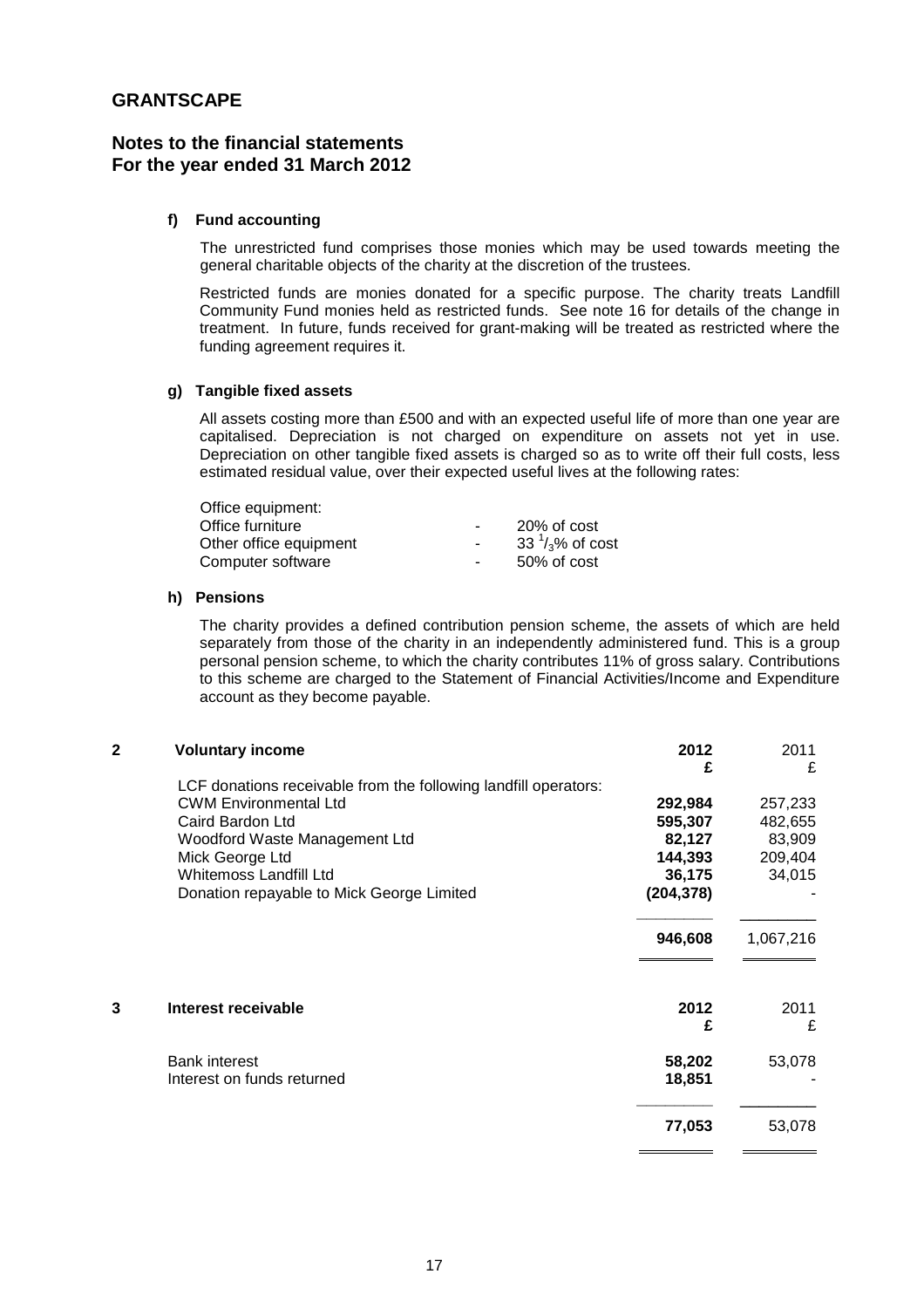# **Notes to the financial statements For the year ended 31 March 2012**

| <b>Activities for generating funds</b> | 2012<br>£                                                                                                              | 2011<br>£                                      |
|----------------------------------------|------------------------------------------------------------------------------------------------------------------------|------------------------------------------------|
|                                        |                                                                                                                        |                                                |
|                                        |                                                                                                                        | 21,235                                         |
| Training                               | 1,084                                                                                                                  | 4,198                                          |
|                                        | 12,900                                                                                                                 | 25,433                                         |
| <b>Charitable activities</b>           | 2012                                                                                                                   | 2011<br>£                                      |
|                                        |                                                                                                                        | 1,769,277                                      |
|                                        |                                                                                                                        | (181, 503)                                     |
| Other direct costs                     | 6,587                                                                                                                  | 4,128                                          |
| Salary and related costs               | 212,365                                                                                                                | 206,851                                        |
| Other attributable support costs       | 51,815                                                                                                                 | 50,886                                         |
|                                        | 1,070,320                                                                                                              | 1,849,639                                      |
|                                        | Consultancy and project management<br>Grant programme administration<br>Grants contracted<br>Grants no longer required | 2,357<br>9,459<br>£<br>1,114,446<br>(314, 893) |

All grants are made to organisations or properly constituted groups. At present, all grant-making activity relates to donations received under the LCF, so grants must also meet the requirements of that Fund.

The following table summarises grants contracted, analysed by LCF object:

| <b>LCF Object:</b><br>Provision, maintenance or improvement of public amenities<br>d<br>Biodiversity of the natural habitat<br>da |   | <b>No</b><br>46<br>$\mathbf{2}$ | £<br>1,082,376<br>32,070 |
|-----------------------------------------------------------------------------------------------------------------------------------|---|---------------------------------|--------------------------|
|                                                                                                                                   |   | 48                              | 1,114,446                |
| Details of the grants contracted by grant programme are as follows:                                                               |   |                                 |                          |
| <b>OXFORD PRESERVATION TRUST</b><br>Wildlife and Community Enhancement Project for Wolvercote Lakes                               | d |                                 | £<br>73,000              |
| <b>MIDDLETON PARISH COUNCIL</b><br>New Pocket Park on old orchard site for the community of Middleton                             | d |                                 | 66,500                   |
| <b>LONG BUCKBY GREEN SPACES</b><br>Cotton End Park - Implementation of Access and Infrastructure                                  | d |                                 | 38,100                   |
| <b>KEMPSTON TOWN COUNCIL</b><br>Green Man Community Garden Project                                                                | d |                                 | 33,472                   |
| <b>STANWICK POCKET PARK (SPPARK)</b><br>New Pond and Wildflower Meadow for the Community of Stanwick                              | d |                                 | 30,340                   |
| <b>TOTAL - COMMUNITY GREENSPACE CHALLENGE</b>                                                                                     |   |                                 | 241,412                  |
| <b>MICKLEFIELD PARISH COUNCIL</b><br>Micklefield Children's Play Area                                                             | d |                                 | 58,940                   |
| <b>KIPPAX WELFARE SPORTS CLUB</b><br><b>Refurbishment Phase 1</b>                                                                 | d |                                 | 45,000                   |
| MIDDLETON PARK EQUESTRIAN CENTRE RIDING FOR THE DISABLED<br>Resurfacing Arenas and Providing New Fencing                          | d |                                 | 35,000                   |
| <b>LEEDS CITY COUNCIL</b><br>Environmental Improvements at Reginald Terrace - Park                                                | d |                                 | 34,921                   |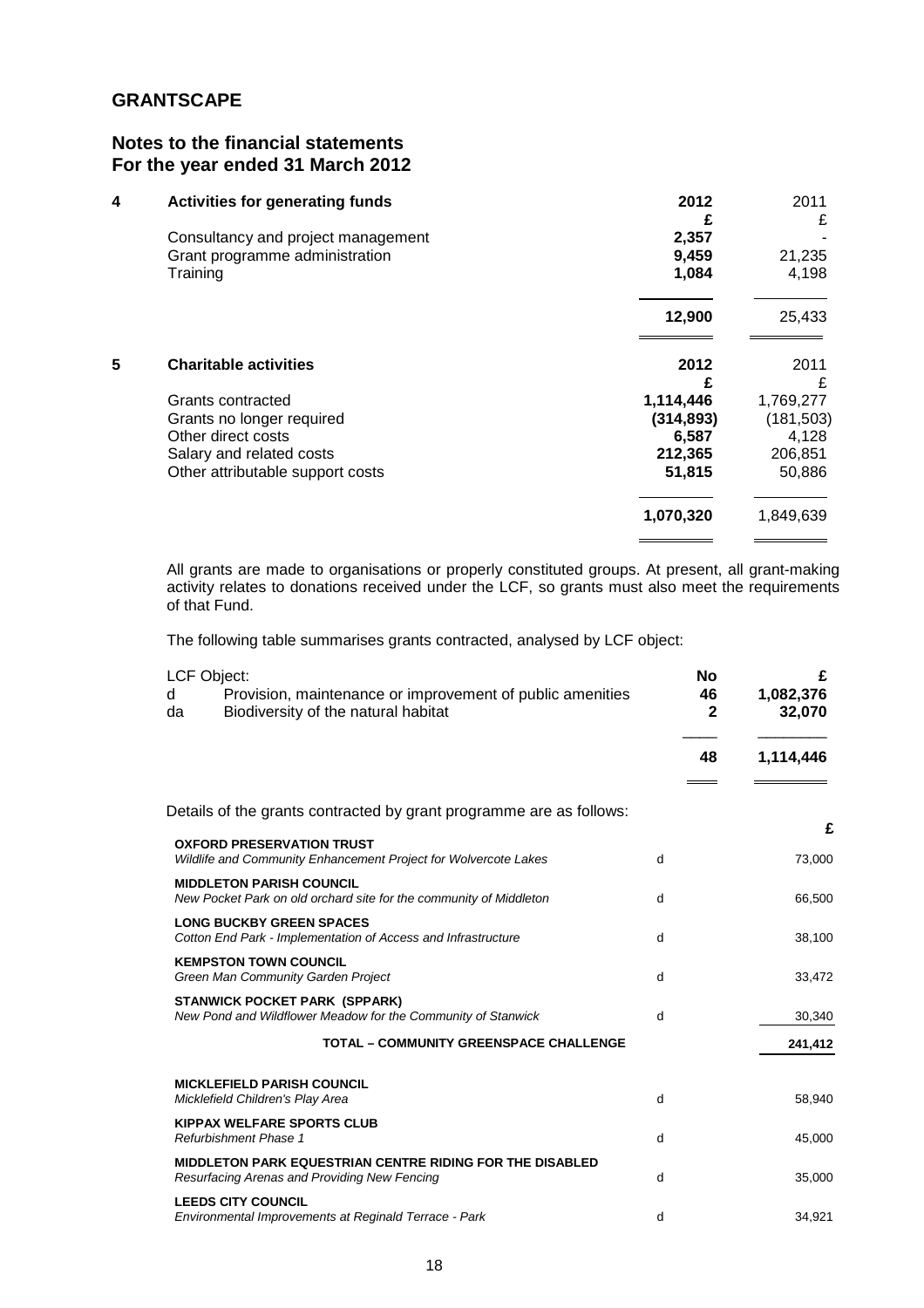# **Notes to the financial statements For the year ended 31 March 2012**

|                                                                                                                             |    | £       |
|-----------------------------------------------------------------------------------------------------------------------------|----|---------|
| <b>HUNSLET BAPTIST CHURCH</b><br>The Way Forward Community Project - Hunslet Baptist Church, Leeds                          | d  | 30,000  |
| <b>LEEDS CITY COUNCIL</b><br>Springhead Park Skateboard / BMX Development Project                                           | d  | 30,000  |
| THE HUNSLET CLUB<br>Hunslet Club Exterior Changing Facilities                                                               | d  | 30,000  |
| <b>BRAMHAM SPORTS AND LEISURE ASSOCIATION</b><br>Bramham sports pavilion and changing rooms                                 | d  | 30,000  |
| 2nd OTLEY SCOUT GROUP<br>Creation of the Chevin Community Centre project - Otley                                            | d  | 25,532  |
| <b>THORNER VICTORY HALL</b><br>Making Thorner Victory Hall Fit for the 21st Century                                         | d  | 20,426  |
| <b>LEEDS RUGBY FOUNDATION</b><br>Archie Gordon Development                                                                  | d  | 20,000  |
| THE LEEDS GROUNDWORK TRUST<br>Sugarwell Hill Nature Area Enhancements                                                       | d  | 20,000  |
| <b>BARWICK IN ELMET &amp; SCHOLES PARISH COUNCIL</b><br>Barwick in Elmet Jack Heaps Field Children's Playground             | d  | 20,000  |
| <b>GROVE HILL PARK ACTION GROUP</b><br>Grove Hill Park Children's Playground                                                | d  | 17,677  |
| <b>LEDSTON PARISH COUNCIL</b><br>Ledston Community Play Area                                                                | d  | 16,043  |
| <b>COLLINGHAM WITH LINTON PARISH COUNCIL</b><br>Enhancements to Collingham Playground                                       | d  | 15,000  |
| <b>LEEDS CITY COUNCIL</b><br>Improvements to Gildersome Play Area                                                           | d  | 15,000  |
| <b>TREES FOR CITIES</b><br>A Sweet Chestnut Avenue for East End Park, East Leeds                                            | d  | 13,530  |
| <b>POOL AFC</b><br>The Phoenix Project                                                                                      | d  | 10,000  |
| <b>ST THERESA'S COMMUNITY CENTRE</b><br>Refurbishment of St Theresa's Parish Community Centre Phase 4                       | d  | 5,000   |
| <b>TOTAL - CAIRD BARDON FUNDS</b>                                                                                           |    | 492,069 |
|                                                                                                                             |    |         |
| <b>LLANNON COMMUNITY COUNCIL</b><br>Pride in our community @ Neuadd y Tymbl                                                 | d  | 50,000  |
| <b>COED CADW - WOODLAND TRUST IN WALES</b><br>Habitat Creation, Visitor & Interpretation Enhancements At Green Castle Woods | d  | 25,000  |
| <b>WILDFOWL AND WETLANDS TRUST</b><br>Restoration and Management of the Millennium Wetlands at the NWCW                     | da | 22,070  |
| <b>FERRYSIDE SOCIAL &amp; WELFARE ASSOCIATION</b><br>Modernisation of Ferryside Village Hall                                | d  | 20,700  |
| <b>LLANELLI GYMNASTICS CLUB</b><br>Provide a Permanent Fully-equipped Gymnastics Club in Llanelli                           | d  | 20,000  |
| LLANDDAROG PAROCHIAL CHURCH COUNCIL<br><b>Toilet Provision for the Disabled</b>                                             | d  | 15,000  |
| <b>CARMARTHEN YOUTH PROJECT</b><br>Phase Two - The Venue, Carmarthen                                                        | d  | 14,695  |
| <b>CARMARTHENSHIRE COUNTY COUNCIL</b><br>Clearance of Invasive Sea Buckthorn from Pembrey Coast Sand Dunes at<br>Pembrey CP | da | 10,000  |
| <b>AMOR BAPTIST CHAPEL</b><br>New Toilets and Windows at Amor Baptist Chapel, Llanfynydd                                    | d  | 10,000  |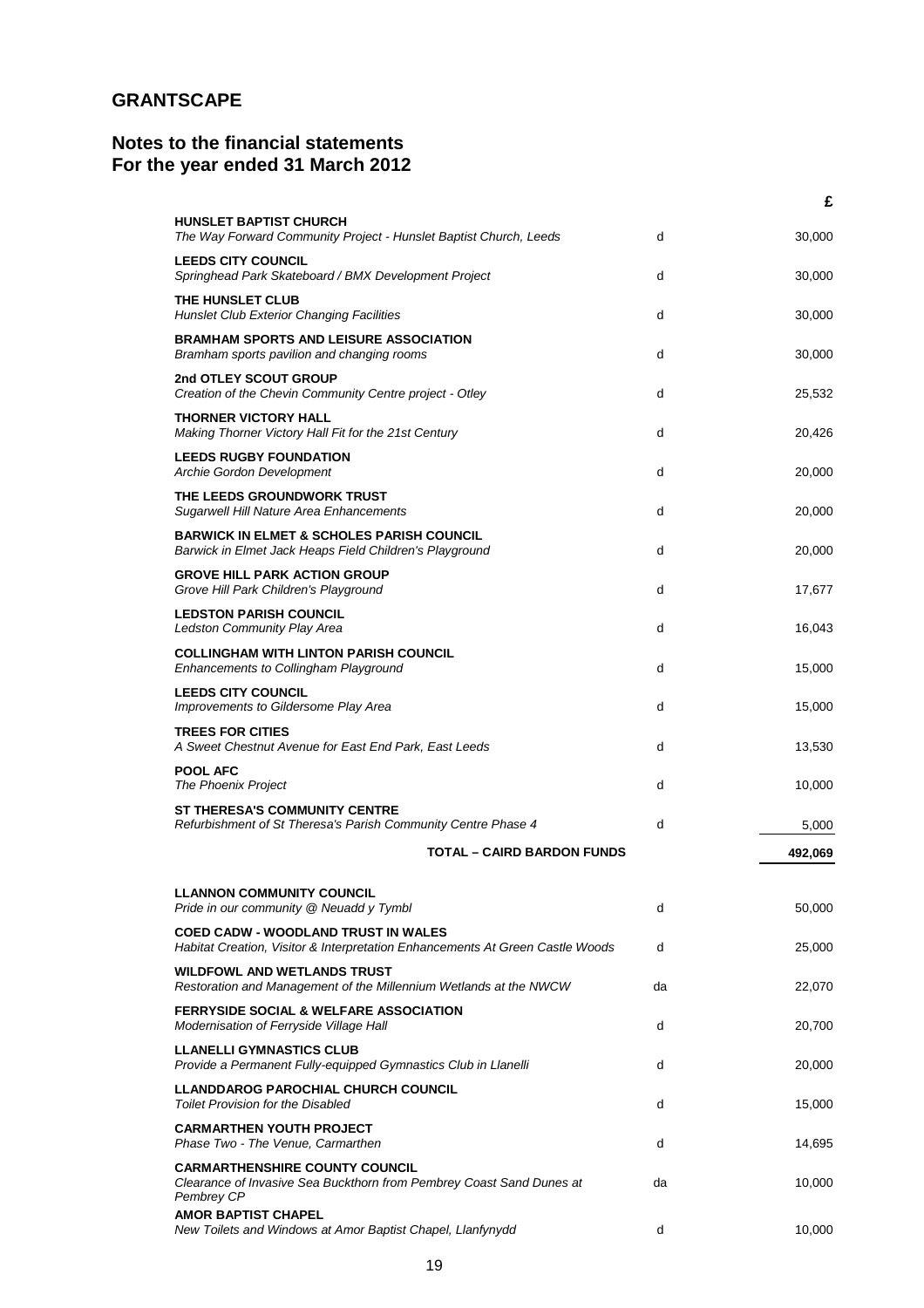# **Notes to the financial statements For the year ended 31 March 2012**

|   |                                                                                                                 |              | £         |
|---|-----------------------------------------------------------------------------------------------------------------|--------------|-----------|
|   | CANOLFAN GYMUNEDOL YSTRADOWEN COMMUNITY CENTRE<br>Canolfan Gymunedol Ystradowen Community Centre                | d            | 5,000     |
|   | <b>TOTAL - CWM ENVIRONMENTAL FUNDS</b>                                                                          |              | 192,465   |
|   | <b>RUSHTON PARISH COUNCIL</b><br><b>Rushton Recreation Ground Regeneration</b>                                  | d            | 70,000    |
|   | <b>WILBARSTON VILLAGE HALL</b><br>Maintaining the fabric and facilities of the village hall                     | d            | 8,518     |
|   | <b>RUSHTON VILLAGE HALL</b><br>Rushton Village Hall Replacement Windows                                         | d            | 8,200     |
|   | <b>TOTAL – MICK GEORGE FUNDS</b>                                                                                |              | 86,718    |
|   | <b>BIRCH GREEN AMATEUR BOXING CLUB</b><br><b>Building Birch Green Boxing Club</b>                               | d            | 15,365    |
|   | BURSCOUGH AND DISTRICT UNIVERSITY OF THE THIRD AGE<br>Refurbishment of Old Peoples Club - Furniture and Heating | d            | 2,500     |
|   | <b>TOTAL - WHITEMOSS FUNDS</b>                                                                                  |              | 17,865    |
|   | <b>BENWICK VILLAGE HALL</b>                                                                                     |              |           |
|   | New Side Room Decor, Benwick Village Hall                                                                       | d            | 16,500    |
|   | <b>RAMSEY TENNIS CLUB</b><br>Ramsey Tennis Club Court Resurfacing and Fencing                                   | d            | 16,000    |
|   | HOLYWELL-CUM-NEEDINGWORTH PARISH COUNCIL<br>Needingworth Village Hall Improvements                              | d            | 15,300    |
|   | THE STUKELEYS PARISH COUNCIL<br>Replacement Play Equipment in Little Stukeley                                   | d            | 13,117    |
|   | <b>EARITH TOWN ESTATE</b><br>Refurbishment/Updating of Pavilion, Including Provision for Disabled Facilities    | d            | 8,000     |
|   | <b>MEPAL PARISH COUNCIL</b><br><b>Planting Parishes - Mepal</b>                                                 | d            | 5,000     |
|   | THE WILDLIFE TRUST BCN LIMITED<br><b>Making Fens</b>                                                            | d            | 5,000     |
|   | BROUGHTON VILLAGE HALL MANAGEMENT COMMITTEE<br>Broughton Village Hall Kitchen Refurbishment                     | d            | 5,000     |
|   | <b>TOTAL - WOODFORD WASTE MANAGEMENT FUNDS</b>                                                                  |              | 83,917    |
|   | <b>GRAND TOTAL</b>                                                                                              |              | 1,114,446 |
| 6 | <b>Governance costs</b>                                                                                         | 2012<br>£    | 2011<br>£ |
|   | Legal & professional                                                                                            | 425          |           |
|   | Auditor's remuneration                                                                                          | 9,000        | 10,195    |
|   | Trustees'/directors' expenses<br>Trustees' recruitment, development and training                                | 1,073<br>354 | 1,550     |
|   | Trustee indemnity insurances                                                                                    | 954          | 2,315     |
|   | Other costs, including attributable support costs                                                               | 21,051       | 14,497    |
|   |                                                                                                                 |              |           |

**32,857** 28,557

 $\overline{\phantom{a}}$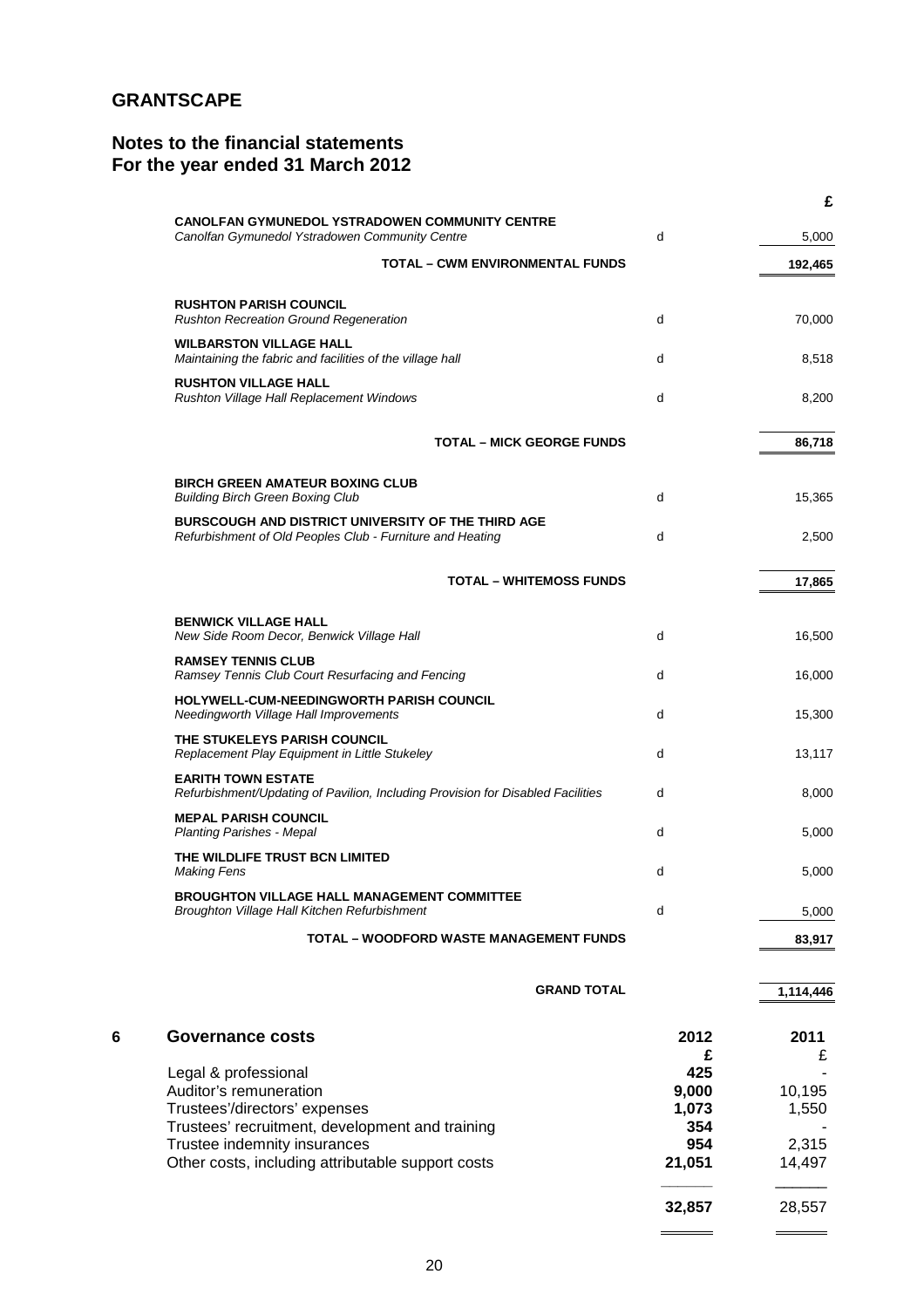# **Notes to the financial statements For the year ended 31 March 2012**

#### **7 Net outgoing resources for the year**  This is stated after charging:

| 2012  | 2011   |
|-------|--------|
|       |        |
| 9,000 | 10,195 |
| 1.963 | 4,389  |
|       |        |

## **8 Subsidiary undertakings**

A summary of the activities of the subsidiary is set out below:

|                                | <b>GrantScape Services Limited</b> |           |  |
|--------------------------------|------------------------------------|-----------|--|
|                                | 2012                               | 2011      |  |
|                                | £                                  | £         |  |
| <b>Income</b>                  | 9,459                              | 21,235    |  |
| <b>Expenditure</b>             | (9, 171)                           | (21, 146) |  |
| Surplus/(deficit) for the year | 288                                | 89        |  |
|                                |                                    |           |  |
| <b>Net assets</b>              | 2,690                              | 2,402     |  |

## **9 Staff costs and trustees' fees and expenses**

The average number of staff analysed by function is:

| 2012      | 2011      |
|-----------|-----------|
| <b>No</b> | <b>No</b> |
|           |           |
| 4         | 4         |
| 2         | 2         |
|           |           |
| 2012      | 2011      |
|           | £         |
| 200,141   | 200,141   |
| 20,389    | 20,127    |
| 22,016    | 19,803    |
| 242,546   | 240,071   |
|           |           |

Where relevant, time costs have been recharged within the charity or to the trading subsidiary based on time expended, at rates calculated to absorb support costs.

There were no employees whose emoluments, including pension contributions, were greater than £60,000.

The trustees are not remunerated. However, the Memorandum and Articles of Association permit reimbursement of expenses, plus payment to no more than 50% of trustees for professional services. No trustees have been paid for their professional services during the year (2011 - £nil).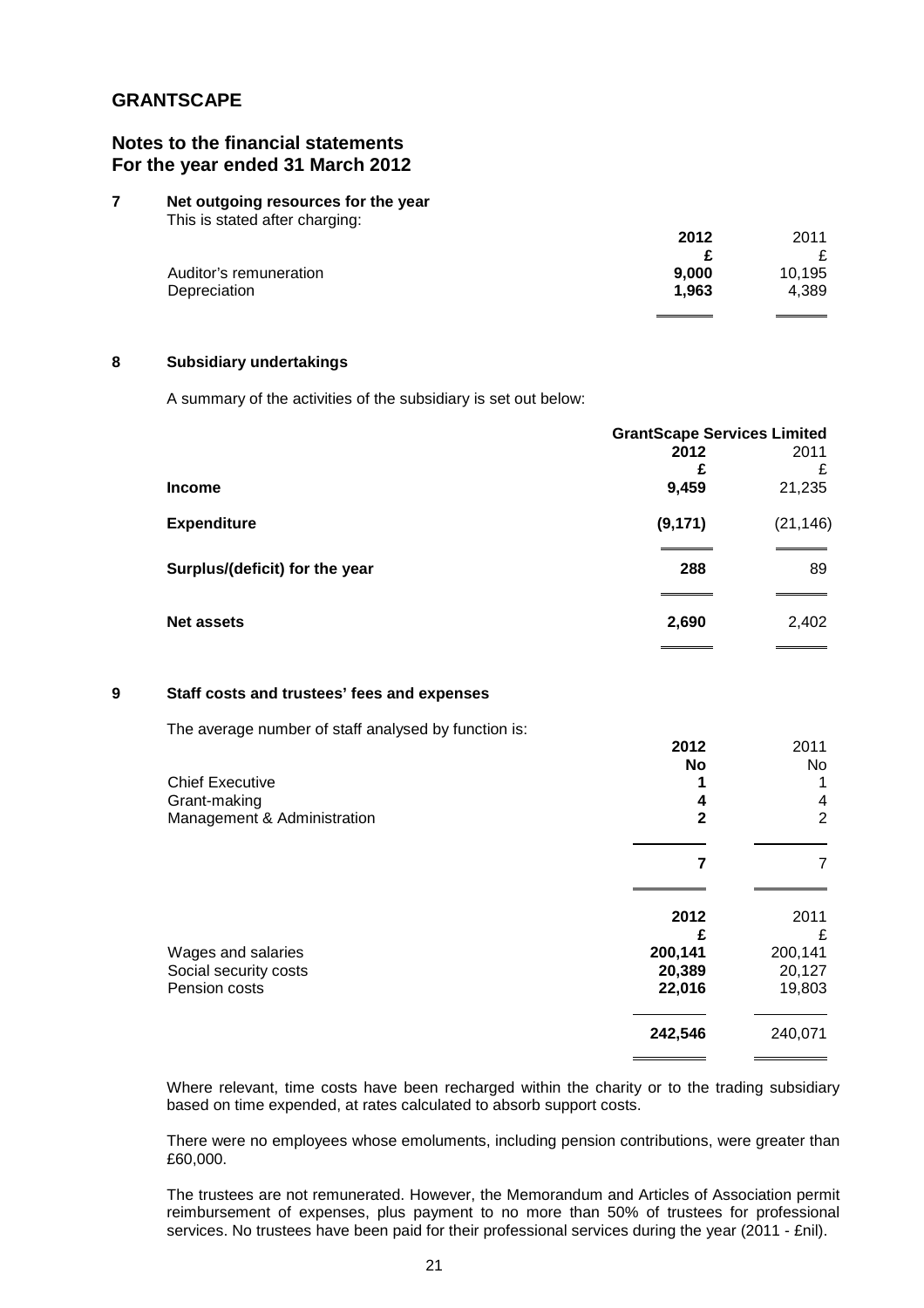# **Notes to the financial statements For the year ended 31 March 2012**

## **9 Staff costs and trustees' fees and expenses (cont'd)**

The following expenses have been paid during the year:

|              | 2012  | 2011  |
|--------------|-------|-------|
|              |       | £     |
| D Bramley    | 641   | 545   |
| D de Freitas |       | 284   |
| S M Henry    | 8     | 54    |
| A Loynes     | 63    | 52    |
| A Singleton  | 361   | 580   |
| S Baines     | ۰     | 35    |
|              | 1,073 | 1,550 |
|              |       |       |

At the year end there are no balances in respect of trustee expenses included in other creditors. (2011 - £257).

## **10 Taxation**

The company is a registered charity and therefore is not liable to income tax or corporation tax on income derived from its charitable activities, as they fall within the exemptions available to registered charities.

## **11 Tangible fixed assets**

| Office equipment | <b>Group and charity</b> |
|------------------|--------------------------|
| £                | Cost                     |
| 39,613           | At 1 April 2011          |
|                  | Additions                |
|                  | Disposals                |
|                  |                          |
| 39,613           | At 31 March 2012         |
|                  | <b>Depreciation</b>      |
| 36,910           | At 1 April 2011          |
| 1,963            | Charge for the year      |
|                  | Disposals                |
| 38,873           | At 31 March 2012         |
|                  | Net book value           |
| 740              | At 31 March 2012         |
| 2,703            | At 31 March 2011         |
|                  |                          |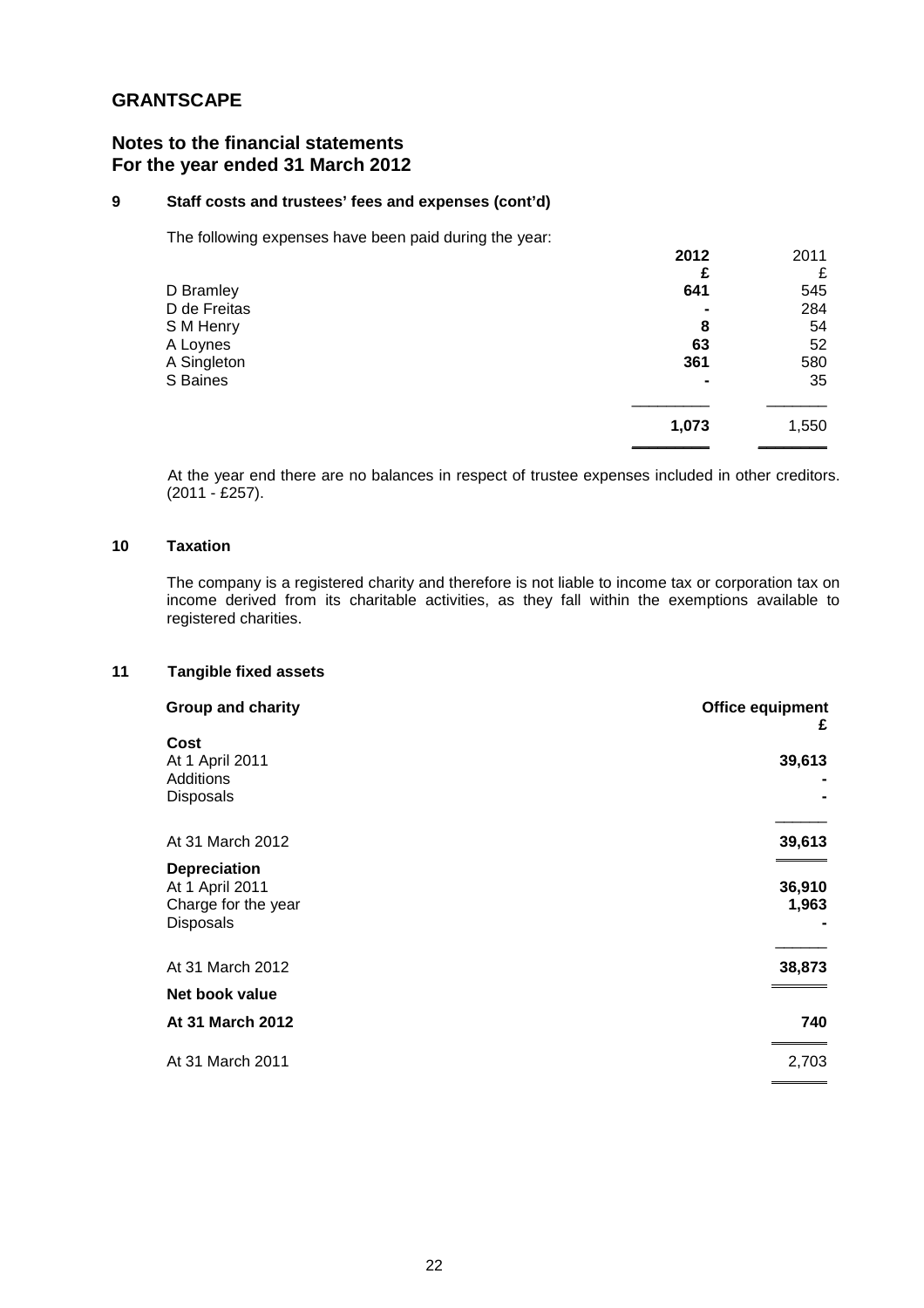# **Notes to the financial statements For the year ended 31 March 2012**

## **12 Investment in subsidiary undertaking**

|                                  | Group          | <b>Charity</b> | Group | Charity |
|----------------------------------|----------------|----------------|-------|---------|
|                                  | 2012           | 2012           | 2011  | 2011    |
|                                  |                |                |       |         |
| Shares in subsidiary undertaking |                |                |       |         |
| At cost                          | $\blacksquare$ |                |       |         |
|                                  |                |                |       |         |

The investment represents the entire share capital of GrantScape Services Limited, a company incorporated in England and Wales. The company is engaged in the provision of consultancy services, project management and grant administration services.

The results and financial position of the subsidiary undertaking are shown in note 8.

## **13 Debtors**

|                                    | Group   | Charity | Group   | Charity |
|------------------------------------|---------|---------|---------|---------|
|                                    | 2012    | 2012    | 2011    | 2011    |
|                                    |         |         |         | £       |
| Trade debtors                      | 1,300   | 1,300   |         |         |
| Amounts owed by group undertakings |         | 2,079   |         | 8,812   |
| Other debtors                      | 179     | 179     |         |         |
| Prepayments and accrued income     | 183,258 | 180,036 | 196,397 | 191,483 |
|                                    |         |         |         |         |
|                                    | 184,737 | 183.594 | 196,397 | 200,295 |
|                                    |         |         |         |         |

### **14 Creditors: amounts falling due within one year**

|                                             | Group     | Charity   | Group     | Charity   |
|---------------------------------------------|-----------|-----------|-----------|-----------|
|                                             | 2012      | 2012      | 2011      | 2011      |
|                                             | £         | £         | £         | £         |
| Trade creditors                             | 3,539     | 3,539     | 6.414     | 6,414     |
| Other taxes and social security costs       | 5,864     | 5,864     | 5,839     | 5,839     |
| Other creditors                             | 204,851   | 204,851   | 730       | 730       |
| Accruals and deferred income                | 17,670    | 14,180    | 15,009    | 15,009    |
| Obligations in respect of grants contracted | 1,300,988 | 1,300,988 | 1,657,097 | 1,657,097 |
|                                             | 1,532,912 | 1,529,422 | 1,685,089 | 1,685,089 |
|                                             |           |           |           |           |

## **15 Creditors: amounts falling due after more than one year**

|                                             | Group   | <b>Charity</b> | Group   | Charity |
|---------------------------------------------|---------|----------------|---------|---------|
|                                             | 2012    | 2012           | 2011    | 2011    |
| Obligations in respect of grants contracted | 122,169 | 122.169        | 511.508 | 511.508 |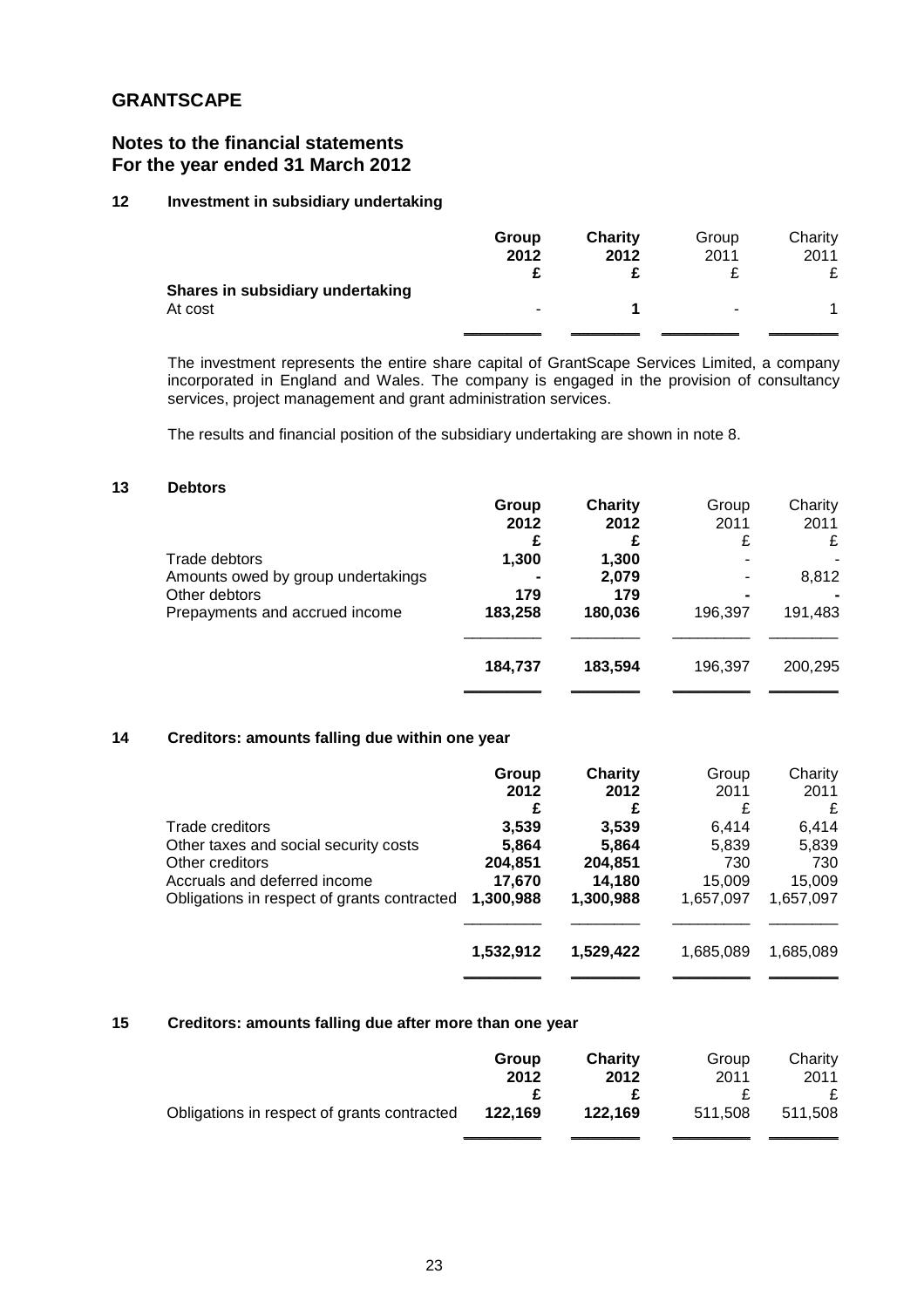# **Notes to the financial statements For the year ended 31 March 2012**

## **16 Restricted Funds**

Historically, funds held in respect of the LCF have been treated as unrestricted, but designated to reflect the fact that they are for a specific purpose and do not form part of the group's "free reserves". As the amount of non-LCF activity is expected to increase in the future, a decision has been taken to re-classify these reserves as restricted (£2,016,180), to properly reflect the fact that they are solely for LCF grant-making activity and would have to be returned to the original donor or transferred to another enrolled body if this activity ceased.

Monies received from each LCF donor are accounted for separately, and for each the following sub-analysis is maintained for funds available for grant-making:

- i) LCF funds not yet committed reflects the balance of LCF funds available for distribution as grants. Funds are transferred from this to the "committed not yet contracted" reserve following funding decisions taken at trustees' meetings. Where grant recipients do not draw down all funds granted, or where grants are withdrawn after being contracted, funds not utilised are returned to this reserve, which may result in the "outgoing funds" being a net positive figure.
- ii) LCF funds committed not yet contracted this represents funds allocated to grants, but awaiting a formal funding agreement. Outgoing resources represent grants for which a formal funding offer is now in place. Where grants are withdrawn before being contracted, surplus funds are transferred back to "funds not yet committed".

LCF Administration Reserve – historically, as LCF funds have been received, 10% has been retained to cover future grant administration costs. These funds are to enable the charity to complete the administration of grants through to completion and then to monitor the ongoing use of the grant. The level of funds held within this reserve is kept under review.

|                                               | <b>Transfer</b><br>from un- |                       |                       | <b>Transfers</b> | <b>Fund</b>           |
|-----------------------------------------------|-----------------------------|-----------------------|-----------------------|------------------|-----------------------|
|                                               | restricted<br>funds         | Incoming<br>resources | Outgoing<br>resources | between<br>funds | balances<br>c/forward |
|                                               | £                           | £                     | £                     | £                | £                     |
| <b>LCF Funds not yet committed</b>            |                             |                       |                       |                  |                       |
| <b>Historic Donations</b>                     | 736,958                     |                       | 280,113               | (535, 291)       | 481,780               |
| Caird Bardon                                  | 153,662                     | 535,776               | (11, 386)             | (557, 211)       | 120,841               |
| <b>CWM Environmental</b>                      | 114,441                     | 263,686               | 428                   | (246, 822)       | 131,732               |
| Woodford Waste Mgmt                           | 14,438                      | 73,914                | (1,023)               | (78, 141)        | 9,189                 |
| Mick George                                   | 88,547                      | (53, 484)             | (2,807)               | 42,791           | 75,047                |
| Whitemoss                                     | 29,798                      | 32,558                | (724)                 | (38, 116)        | 23,516                |
|                                               | 1,137,844                   | 852,450               | 264,601               | (1, 412, 790)    | 842,105               |
| <b>LCF Funds committed not yet contracted</b> |                             |                       |                       |                  |                       |
| <b>Historic Donations</b>                     |                             |                       | (241, 412)            | 440,482          | 199,070               |
| Caird Bardon                                  | 342,481                     |                       | (492,069)             | 557,211          | 407,623               |
| <b>CWM Environmental</b>                      | 115,000                     |                       | (192, 465)            | 246,822          | 169,357               |
| Woodford Waste Mgmt                           | 59,100                      |                       | (83, 917)             | 78,141           | 53,324                |
| Mick George                                   | 78,200                      |                       | (86, 718)             | 52,018           | 43,500                |
| Whitemoss                                     |                             |                       | (17, 865)             | 38,116           | 20,251                |
|                                               | 594,781                     |                       | (1, 114, 446)         | 1,412,790        | 893,125               |
| <b>LCF Admin Reserve</b>                      | 283,555                     | 170,826               | (275, 854)            |                  | 178,527               |
| <b>Total Restricted</b><br><b>Funds</b>       | 2,016,180                   | 1,023,276             | (1, 125, 699)         |                  | 1,913,757             |